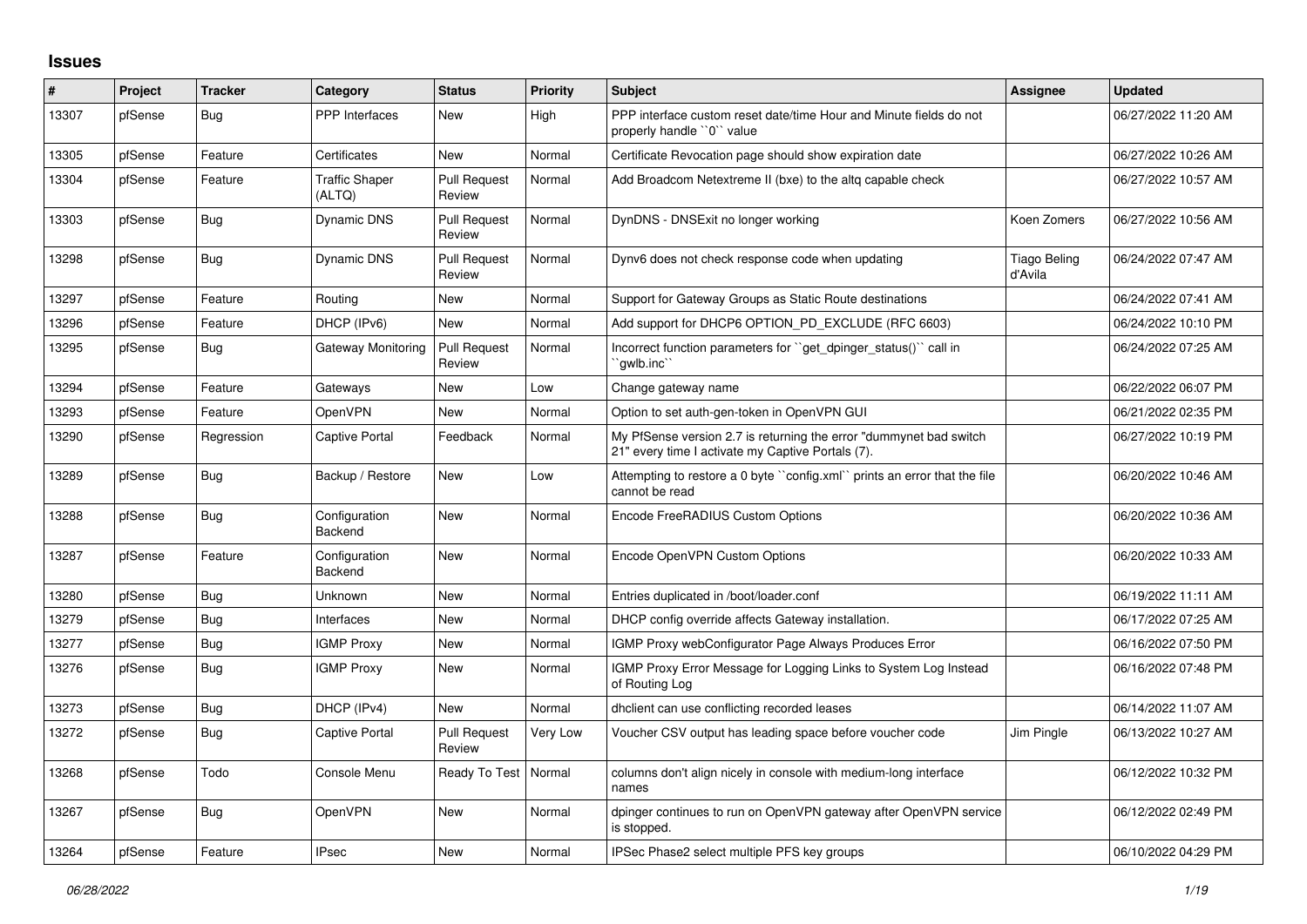| $\#$  | Project | <b>Tracker</b> | Category              | <b>Status</b>                 | Priority | <b>Subject</b>                                                                                              | <b>Assignee</b>   | <b>Updated</b>      |
|-------|---------|----------------|-----------------------|-------------------------------|----------|-------------------------------------------------------------------------------------------------------------|-------------------|---------------------|
| 13263 | pfSense | <b>Bug</b>     | DHCP (IPv4)           | New                           | Low      | Deleting a static DHCP entry when the related IP is not in the arp table<br>spams the log                   |                   | 06/10/2022 11:18 AM |
| 13260 | pfSense | Feature        | Authentication        | New                           | Normal   | Add support for OpenVPN static-challenge                                                                    |                   | 06/09/2022 02:04 PM |
| 13258 | pfSense | Bug            | Console Menu          | <b>Pull Request</b><br>Review | Low      | secret menu option 100                                                                                      | Jim Pingle        | 06/12/2022 01:44 PM |
| 13256 | pfSense | Feature        | DHCP (IPv4)           | New                           | Normal   | Better handling of duplicate IPs in static DHCP assignments                                                 |                   | 06/11/2022 04:51 PM |
| 13254 | pfSense | <b>Bug</b>     | <b>DNS Resolver</b>   | New                           | Normal   | DNS resolver does not update "unbound.conf" file during link down<br>events                                 |                   | 06/08/2022 07:55 AM |
| 13253 | pfSense | <b>Bug</b>     | DHCP (IPv6)           | New                           | Normal   | 'dhcp6c'' is not restarted when applying settings when multiple WANs<br>are configured for DHCP6            |                   | 06/06/2022 02:58 PM |
| 13252 | pfSense | <b>Bug</b>     | Upgrade               | New                           | Normal   | reduce frequency of php-fpm socket connection attempts from<br>check reload status                          |                   | 06/12/2022 11:11 AM |
| 13250 | pfSense | Todo           | DHCP (IPv4)           | <b>New</b>                    | Very Low | Clean up DHCP Server option language                                                                        | Jim Pingle        | 06/06/2022 07:32 AM |
| 13249 | pfSense | <b>Bug</b>     | Console Menu          | New                           | Normal   | Running playback comands multiple times results in PHP error                                                |                   | 06/06/2022 07:02 AM |
| 13248 | pfSense | Regression     | DHCP (IPv6)           | New                           | Normal   | IPv6 Router Advertisements runs when config.xml does not contain an<br>entry for the interface              |                   | 06/05/2022 07:44 PM |
| 13245 | pfSense | Feature        | Aliases / Tables      | <b>Pull Request</b><br>Review | Normal   | Type column on Alias lists                                                                                  | Jim Pingle        | 06/06/2022 07:09 AM |
| 13244 | pfSense | Feature        | Web Interface         | <b>New</b>                    | Normal   | Add help text under Timezone settings in the GUI                                                            |                   | 06/03/2022 01:00 PM |
| 13243 | pfSense | <b>Bug</b>     | OpenVPN               | <b>Pull Request</b><br>Review | Normal   | OpenVPN status for multi-user VPN shows info icon to display<br>RADIUS rules when there are none to display | Marcos<br>Mendoza | 06/19/2022 05:53 PM |
| 13242 | pfSense | Feature        | Gateway Monitoring    | New                           | Normal   | Enhancements to static route creation/deletion for dpinger monitor IPs                                      |                   | 06/03/2022 11:20 AM |
| 13240 | pfSense | Bug            | Rules / NAT           | New                           | Normal   | Dynamic NPt entry UI has a couple quirks                                                                    |                   | 06/02/2022 09:32 PM |
| 13237 | pfSense | <b>Bug</b>     | DHCP (IPv6)           | New                           | Normal   | dhcp6c script cannot be executed safely                                                                     |                   | 06/01/2022 11:20 AM |
| 13228 | pfSense | <b>Bug</b>     | Interfaces            | New                           | Normal   | Recovering interface gateway may not be added back into gateway<br>groups and rules when expected           | Jim Pingle        | 05/28/2022 01:14 PM |
| 13227 | pfSense | Feature        | <b>IPsec</b>          | New                           | High     | Enable IPSec Virtual IP Pool assignment by Radius for Mobile Users -<br>SIMPLE FIX                          |                   | 05/27/2022 10:15 AM |
| 13226 | pfSense | <b>Bug</b>     | <b>Captive Portal</b> | Confirmed                     | Normal   | Captive Portal doesn't disconnect established OpenVPN link                                                  | Reid Linnemann    | 05/30/2022 10:38 AM |
| 13225 | pfSense | Bug            | Interfaces            | New                           | Normal   | Bridges with QinQ interfaces not properly set up at boot                                                    | Viktor Gurov      | 05/27/2022 08:19 AM |
| 13224 | pfSense | <b>Bug</b>     | Notifications         | New                           | Normal   | Email notification flood when UPS (NUT) and WAN send notifications                                          |                   | 05/27/2022 01:58 AM |
| 13222 | pfSense | Bug            | UPnP/NAT-PMP          | New                           | Normal   | CARP IP does not listen for NAT-PMP packets                                                                 |                   | 05/26/2022 02:28 PM |
| 13220 | pfSense | Feature        | Captive Portal        | New                           | Very Low | Voucher per-roll bandwidth restrictions and traffic quotas                                                  |                   | 05/26/2022 08:16 AM |
| 13219 | pfSense | Feature        | Captive Portal        | New                           | Very Low | Enable/Disable single voucher roll                                                                          |                   | 05/26/2022 08:14 AM |
| 13218 | pfSense | <b>Bug</b>     | Interfaces            | <b>Pull Request</b><br>Review | Normal   | GIF-based interface MTU is assigned to parent interface on boot when<br>parent interface is a LAGG          | Viktor Gurov      | 05/27/2022 05:25 AM |
| 13217 | pfSense | <b>Bug</b>     | DHCP (IPv4)           | New                           | Normal   | dhclient using default pid file location which does not exist                                               | Viktor Gurov      | 05/26/2022 08:09 AM |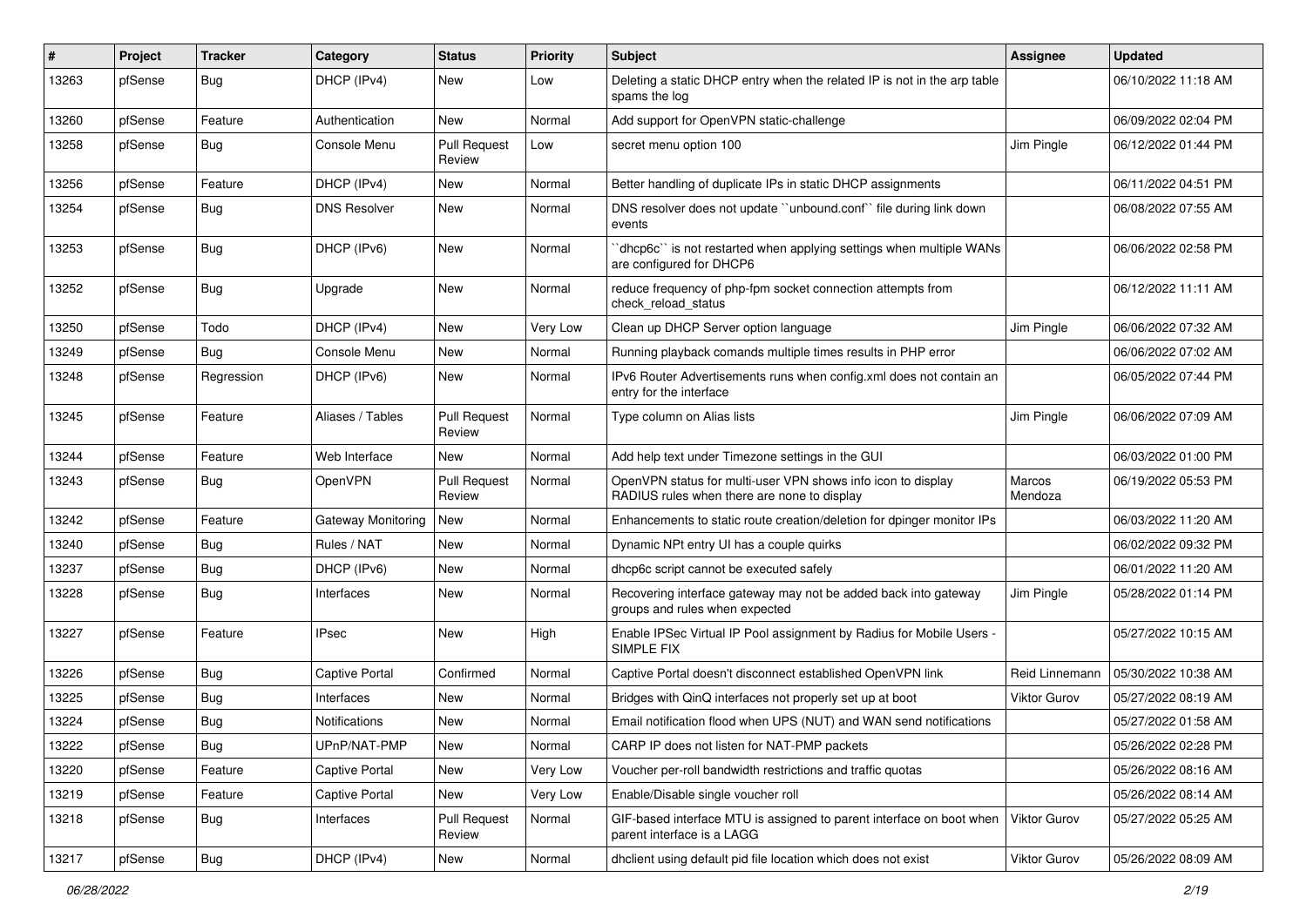| #     | Project | <b>Tracker</b> | Category                        | <b>Status</b>                 | <b>Priority</b> | <b>Subject</b>                                                                                                                      | <b>Assignee</b>        | <b>Updated</b>      |
|-------|---------|----------------|---------------------------------|-------------------------------|-----------------|-------------------------------------------------------------------------------------------------------------------------------------|------------------------|---------------------|
| 13215 | pfSense | Bug            | Captive Portal                  | Assigned                      | Normal          | Allowed MAC/IP/Hostname traffic counts for authorized users                                                                         | Reid Linnemann         | 05/31/2022 05:31 PM |
| 13187 | pfSense | Documentation  | Upgrade                         | New                           | Normal          | Azure Frequently asked questions                                                                                                    |                        | 05/20/2022 06:52 AM |
| 13168 | pfSense | Feature        | Dashboard                       | New                           | Low             | Multiple Dashboard views for a single user                                                                                          |                        | 05/16/2022 07:53 AM |
| 13167 | pfSense | Bug            | <b>Dynamic DNS</b>              | New                           | Normal          | phpDynDNS: DigitalOcean ddns update fails (bad request, invalid<br>character '-' in request id)                                     |                        | 06/16/2022 09:30 PM |
| 13165 | pfSense | Feature        | Dashboard                       | <b>Pull Request</b><br>Review | Normal          | Feat: live update for Services dashboard widget                                                                                     |                        | 05/15/2022 01:48 AM |
| 13161 | pfSense | Feature        | Web Interface                   | New                           | Very Low        | FLASH PORT'S LED button, to help quickly find port that need to be<br>connected to patch&cable                                      |                        | 05/14/2022 06:35 AM |
| 13159 | pfSense | Todo           | Web Interface                   | New                           | Very Low        | Decrease distance between img-buttons in webGUI to eliminate<br>mistake entry                                                       |                        | 05/14/2022 06:52 AM |
| 13158 | pfSense | <b>Bug</b>     | Web Interface                   | New                           | Normal          | Input validation error when applying limiter changes                                                                                |                        | 05/14/2022 05:32 PM |
| 13144 | pfSense | Bug            | Rules / NAT                     | New                           | Very Low        | Firewall rule entries can get out of sync when entries are deleted while<br>other administrators are editing entries simultaneously |                        | 05/10/2022 07:26 AM |
| 13124 | pfSense | Feature        | Web Interface                   | <b>Pull Request</b><br>Review | Normal          | Option to wait for interface selection before displaying firewall rules                                                             |                        | 05/17/2022 02:15 PM |
| 13110 | pfSense | <b>Bug</b>     | CARP                            | New                           | Very Low        | changing CARP VIP address does not update outbound NAT interface<br>IP                                                              |                        | 05/03/2022 02:52 PM |
| 13102 | pfSense | <b>Bug</b>     | <b>IPsec</b>                    | New                           | Normal          | Deleting an IPSec tunnel doesn't destroy the SA (SADs/SPDs), causes<br>crash in status ipsec.php                                    | Viktor Gurov           | 05/20/2022 01:07 PM |
| 13094 | pfSense | Feature        | Packet Capture                  | <b>Pull Request</b><br>Review | Normal          | Allow packet capture filtering in tagged packets                                                                                    | Marcos<br>Mendoza      | 04/24/2022 06:06 PM |
| 13093 | pfSense | <b>Bug</b>     | Authentication                  | In Progress                   | Normal          | LDAP authentication fails with extended query and RFC2307 group<br>lookups enabled                                                  | <b>Chris Linstruth</b> | 05/31/2022 07:20 AM |
| 13091 | pfSense | Feature        | OpenVPN                         | New                           | Normal          | RFE: Ability to specify the order of OpenVPN Authentication servers                                                                 |                        | 04/22/2022 04:30 PM |
| 13090 | pfSense | <b>Bug</b>     | OpenVPN                         | New                           | Normal          | OpenVPN: do not use legacy deprecated netbios settings                                                                              | Jim Pingle             | 04/22/2022 11:19 AM |
| 13089 | pfSense | <b>Bug</b>     | OpenVPN                         | New                           | Normal          | OpenVPN: fix some netbios options were preserved even if teh<br>Netbios option was unchecked                                        | Jim Pingle             | 04/22/2022 11:06 AM |
| 13088 | pfSense | <b>Bug</b>     | OpenVPN                         | New                           | Normal          | OpenVPN Client Overrides: properly hide/show form fields                                                                            | Jim Pingle             | 06/08/2022 09:15 AM |
| 13087 | pfSense | <b>Bug</b>     | OpenVPN                         | New                           | Normal          | OpenVPN Server: hide WINS servers list when netbios option is<br>unchecked while WINS servers is checked                            |                        | 04/22/2022 10:29 AM |
| 13085 | pfSense | Feature        | OpenVPN                         | <b>Pull Request</b><br>Review | Normal          | OpenVPN: expose NBDD servers in GUI + fix GUI bugs                                                                                  | Jim Pingle             | 04/22/2022 11:09 AM |
| 13076 | pfSense | <b>Bug</b>     | Gateway Monitoring              | New                           | Normal          | Marking a gateway as down does not affect IPsec entries using<br>gateway groups                                                     |                        | 06/03/2022 10:32 AM |
| 13072 | pfSense | Feature        | <b>Traffic Shaper</b><br>(ALTQ) | <b>Pull Request</b><br>Review | Very Low        | Matching background/font colors of queue values with dark theme.                                                                    |                        | 04/19/2022 07:32 AM |
| 13068 | pfSense | <b>Bug</b>     | Aliases / Tables                | New                           | Normal          | Error loading rules when URL Table IPs content is empty                                                                             |                        | 04/17/2022 09:07 PM |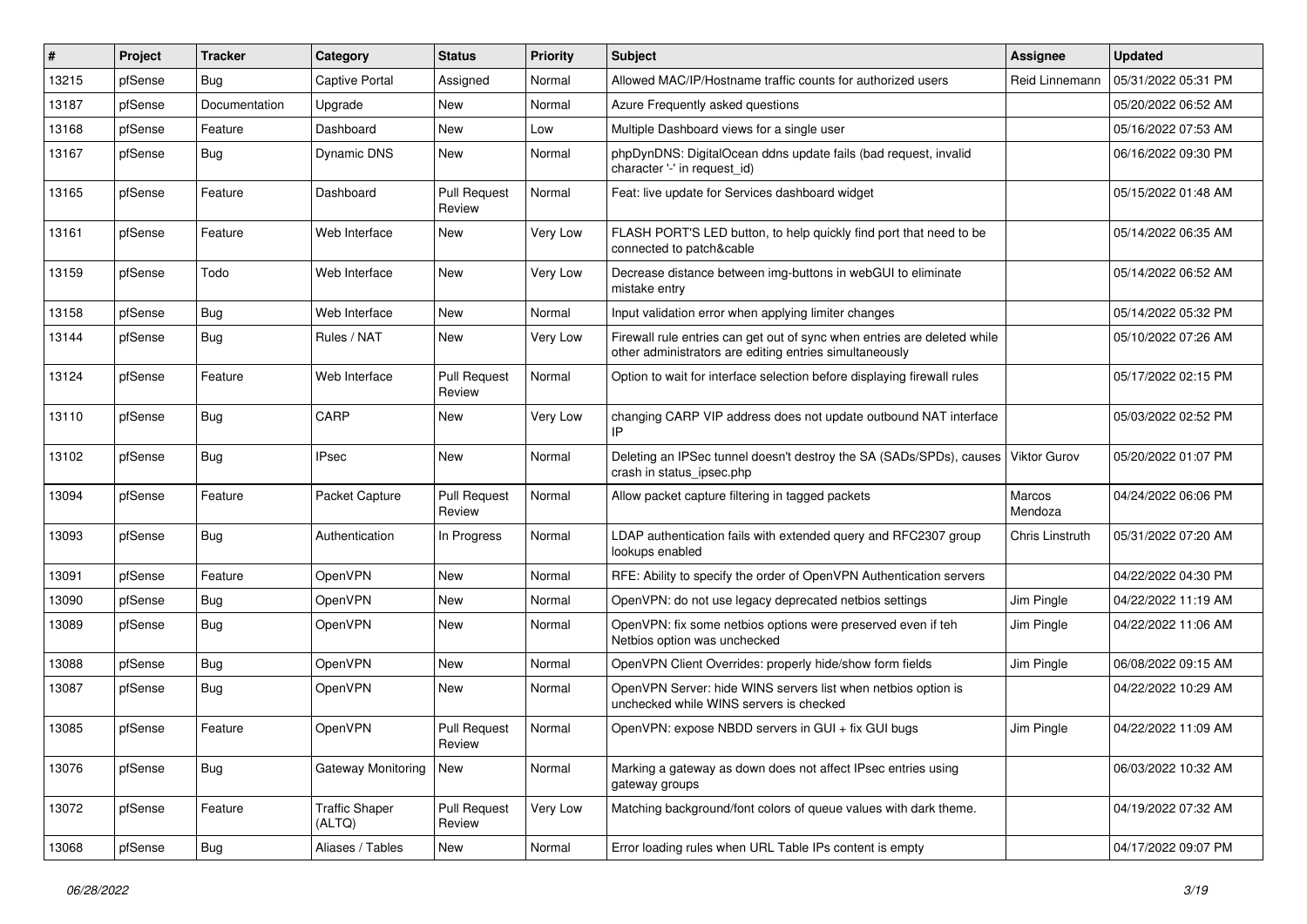| #     | Project | <b>Tracker</b> | Category                                        | <b>Status</b>                 | <b>Priority</b> | <b>Subject</b>                                                                                | <b>Assignee</b> | <b>Updated</b>      |
|-------|---------|----------------|-------------------------------------------------|-------------------------------|-----------------|-----------------------------------------------------------------------------------------------|-----------------|---------------------|
| 13067 | pfSense | <b>Bug</b>     | <b>FilterDNS</b>                                | New                           | Normal          | filterdns resolve interval is twice the intended value                                        |                 | 04/17/2022 07:45 PM |
| 13058 | pfSense | Todo           | Rules / NAT                                     | <b>New</b>                    | Normal          | Add static routes and directly connected networks back to policy route<br>negation rules      |                 | 04/13/2022 08:05 AM |
| 13054 | pfSense | Feature        | Package System                                  | New                           | Normal          | Package plugin hook for web server configuration stanzas                                      | Jim Pingle      | 04/12/2022 03:04 PM |
| 13051 | pfSense | <b>Bug</b>     | <b>Traffic Shaper</b><br>(ALTQ)                 | New                           | Normal          | Firewall traffic shaper by interface selection unknow                                         |                 | 04/12/2022 07:03 AM |
| 13046 | pfSense | <b>Bug</b>     | Rules / NAT                                     | New                           | Normal          | Floating rule applied to IPv6 interface with a SLAAC DHCPv6 gateway<br>reports error on boot  |                 | 04/11/2022 09:50 AM |
| 13017 | pfSense | Feature        | Packet Capture                                  | New                           | Normal          | Packet capture: add preview results while capture is running                                  |                 | 04/09/2022 11:08 AM |
| 13014 | pfSense | <b>Bug</b>     | <b>IPsec</b>                                    | <b>New</b>                    | Normal          | Charon.vici can get in a bad state                                                            | Mateusz Guzik   | 05/24/2022 05:05 PM |
| 13009 | pfSense | Feature        | OpenVPN                                         | New                           | Normal          | Add option for multiple remote addresses to OpenVPN Client                                    |                 | 03/31/2022 12:42 PM |
| 13003 | pfSense | <b>Bug</b>     | Hardware / Drivers                              | New                           | Normal          | Malicious Driver Detection event on ixl driver                                                |                 | 06/25/2022 05:00 PM |
| 13000 | pfSense | <b>Bug</b>     | <b>IPsec</b>                                    | New                           | Low             | IPsec AES-GCM encryption algorithm "Key Length" field should be<br>labeled "ICV Length"       |                 | 03/30/2022 07:40 AM |
| 12960 | pfSense | Bug            | Installer                                       | New                           | Normal          | VGA installer image defaults to serial console, serial console is default<br>in GUI settings  |                 | 05/10/2022 03:19 PM |
| 12959 | pfSense | <b>Bug</b>     | DHCP (IPv4)                                     | Feedback                      | Normal          | dhcplease process wrongly update host file if client-hostname is empty                        |                 | 03/28/2022 10:26 AM |
| 12950 | pfSense | <b>Bug</b>     | Routing                                         | New                           | Normal          | OpenVPN as default gateway does not get set at boot time                                      |                 | 04/09/2022 05:46 PM |
| 12947 | pfSense | Bug            | DHCP (IPv6)                                     | <b>Pull Request</b><br>Review | Normal          | DHCP6 client does not take any action if the interface IPv6 address<br>changes during renewal |                 | 06/27/2022 07:31 AM |
| 12942 | pfSense | <b>Bug</b>     | Gateways                                        | New                           | Normal          | Code to kill states for old gateway when reconnecting an interface is<br>incorrect            | Jim Pingle      | 03/22/2022 01:25 PM |
| 12938 | pfSense | <b>Bug</b>     | <b>IPv6 Router</b><br>Advertisements<br>(RADVD) | <b>New</b>                    | Normal          | MaxRtrAdvInterval would allow stale DNS servers to be deleted faster                          |                 | 03/12/2022 09:37 AM |
| 12927 | pfSense | <b>Bug</b>     | OpenVPN                                         | New                           | Normal          | OpenVPN with OCSP enabled allows connections with revoked<br>certificates                     |                 | 03/24/2022 08:22 AM |
| 12926 | pfSense | <b>Bug</b>     | Interfaces                                      | Feedback                      | Normal          | Changing LAGG type on CARP interfaces makes VIPs go to an "init"<br>State                     |                 | 03/10/2022 10:52 AM |
| 12922 | pfSense | <b>Bug</b>     | DHCP (IPv4)                                     | <b>New</b>                    | Normal          | Classless static routes received on DHCP WAN can override chosen<br>default gateway           |                 | 03/28/2022 10:08 AM |
| 12920 | pfSense | <b>Bug</b>     | Gateway Monitoring   Pull Request               | Review                        | Normal          | Gateway behavior differs when the gateway does not exist in<br>config.xml                     | Viktor Gurov    | 06/12/2022 01:27 PM |
| 12905 | pfSense | Bug            | Web Interface                                   | New                           | Normal          | Add VLAN Re-assignment to Import Interface Mismatch Wizard                                    |                 | 03/07/2022 08:05 AM |
| 12903 | pfSense | Feature        | Notifications                                   | New                           | Normal          | alternative authentication methods for email notifications?                                   |                 | 03/07/2022 07:52 AM |
| 12888 | pfSense | <b>Bug</b>     | Rules / NAT                                     | New                           | Normal          | pfSense sends un-NATed packets during OpenVPN startup                                         |                 | 03/01/2022 03:13 PM |
| 12878 | pfSense | Bug            | <b>Traffic Shaper</b><br>(ALTQ)                 | Incomplete                    | Normal          | Traffic shaping by interface, route queue bandwidth inbound, out by a<br>large factor.        |                 | 06/06/2022 07:03 AM |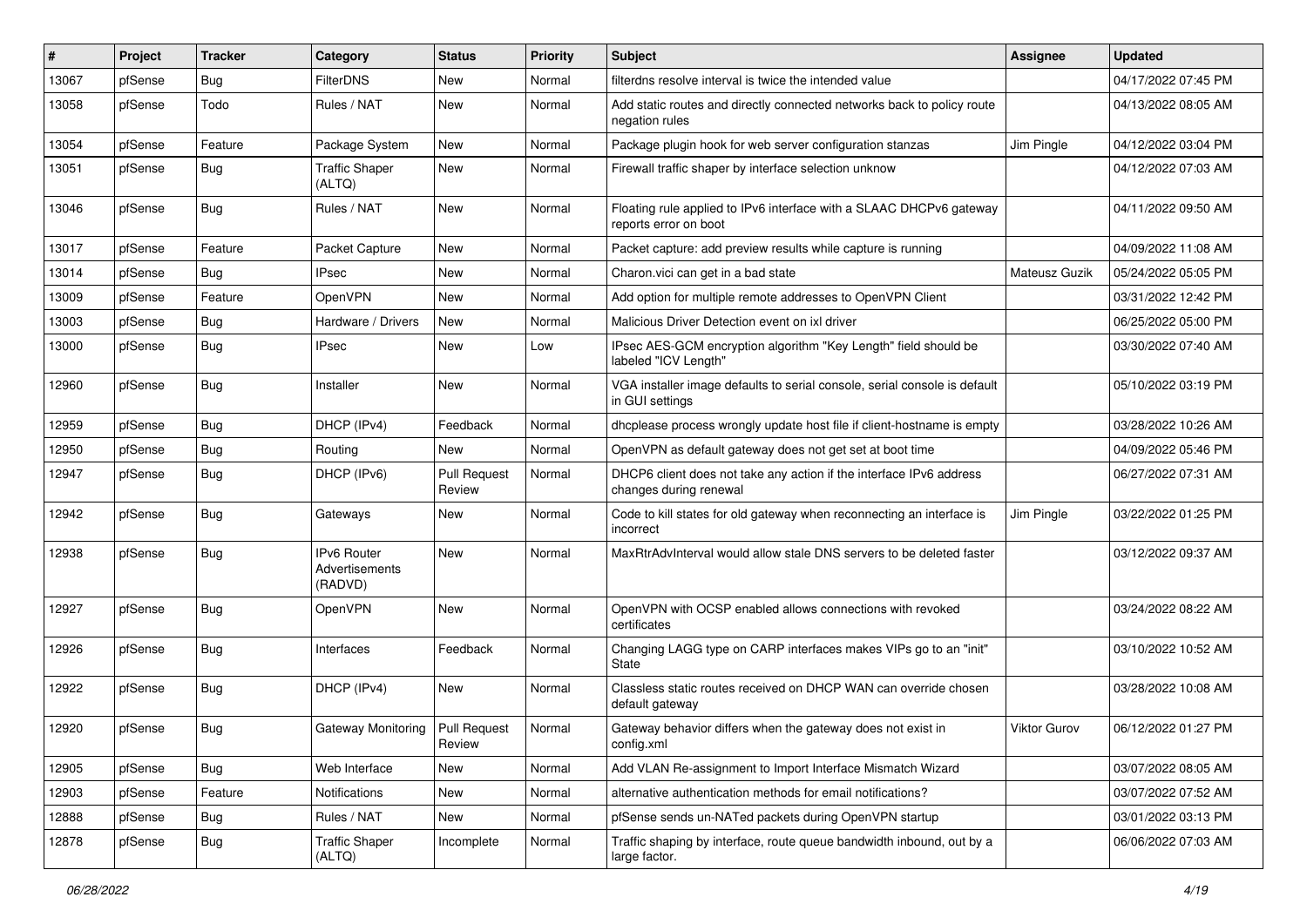| #     | Project | <b>Tracker</b> | Category                            | <b>Status</b>                 | <b>Priority</b> | <b>Subject</b>                                                                                | Assignee          | <b>Updated</b>      |
|-------|---------|----------------|-------------------------------------|-------------------------------|-----------------|-----------------------------------------------------------------------------------------------|-------------------|---------------------|
| 12877 | pfSense | <b>Bug</b>     | <b>Dynamic DNS</b>                  | Feedback                      | Normal          | Cloudflare DynDNS fails to update more than two addresses                                     |                   | 05/29/2022 06:56 PM |
| 12875 | pfSense | <b>Bug</b>     | Package System                      | New                           | Normal          | Import zabbix-agent6 and zabbix-proxy6 from FreeBSD Ports                                     |                   | 05/28/2022 06:50 PM |
| 12874 | pfSense | Feature        | OpenVPN                             | New                           | Normal          | OpenVPN RADIUS Framed-Pool                                                                    |                   | 02/25/2022 02:24 PM |
| 12863 | pfSense | Feature        | Authentication                      | New                           | Very Low        | dynamically tune sha512crypt rounds                                                           | Jim Pingle        | 03/19/2022 12:53 PM |
| 12857 | pfSense | <b>Bug</b>     | Gateways                            | New                           | Normal          | Firewall gateway goes away when making changes to Bridge0 device                              |                   | 02/27/2022 11:20 AM |
| 12853 | pfSense | <b>Bug</b>     | <b>NAT Reflection</b>               | Feedback                      | High            | Network Address Translation - Pure NAT pfsense freeze after reboot                            |                   | 02/22/2022 08:40 AM |
| 12850 | pfSense | <b>Bug</b>     | Routing                             | New                           | Low             | Console error during boot: "route: route has not been found"                                  |                   | 02/22/2022 08:27 AM |
| 12849 | pfSense | Bug            | <b>Operating System</b>             | New                           | Normal          | pfsync kernel crash on reboot                                                                 | Mateusz Guzik     | 02/22/2022 02:02 PM |
| 12848 | pfSense | Feature        | Dynamic DNS                         | New                           | Normal          | Evaluation of the DynDNS "Result Match" string                                                |                   | 02/22/2022 02:01 AM |
| 12829 | pfSense | <b>Bug</b>     | <b>Traffic Shaper</b><br>(Limiters) | Feedback                      | Normal          | Dummynet kernel module fails to load after upgrade.                                           |                   | 03/17/2022 09:26 AM |
| 12828 | pfSense | <b>Bug</b>     | Wireless                            | New                           | Normal          | pfSense keeps crashing (Fatal trap 12: page fault while in kernel<br>mode)                    |                   | 02/21/2022 07:55 AM |
| 12823 | pfSense | Bug            | DHCP (IPv6)                         | New                           | Normal          | Multiple DHCP6 WAN connections PPPoE interface 'defached' status                              |                   | 02/18/2022 05:39 AM |
| 12821 | pfSense | Regression     | Hardware / Drivers                  | Confirmed                     | Normal          | Intel e1000 driver (em & igb) cannot pass VLAN0 tagged packets                                |                   | 06/05/2022 08:23 AM |
| 12813 | pfSense | Feature        | Installer                           | <b>New</b>                    | Low             | Recover extra data in the installer                                                           |                   | 02/17/2022 07:52 AM |
| 12811 | pfSense | <b>Bug</b>     | Gateway Monitoring                  | New                           | Normal          | Services are not restarted when PPP interfaces connect                                        | Jim Pingle        | 05/31/2022 05:34 PM |
| 12797 | pfSense | <b>Bug</b>     | UPnP/NAT-PMP                        | New                           | Normal          | UPnP+STUN forms invalid outbound NAT rules using the external<br>address discovered from STUN |                   | 02/15/2022 01:01 PM |
| 12796 | pfSense | <b>Bug</b>     | Upgrade                             | Confirmed                     | Normal          | 2.5.2 -> 2.6.0 upgrade segfaults if certain packages are installed.                           |                   | 05/24/2022 07:43 AM |
| 12782 | pfSense | Todo           | Build / Release                     | New                           | Normal          | Disable compatibility flag                                                                    | <b>Brad Davis</b> | 05/17/2022 02:33 PM |
| 12774 | pfSense | <b>Bug</b>     | Backup / Restore                    | New                           | Normal          | Picture widget image is not saved in backup                                                   |                   | 04/04/2022 04:48 AM |
| 12768 | pfSense | Feature        | Upgrade                             | New                           | Normal          | pfSense-repo: Make sure default config file exists                                            |                   | 05/17/2022 02:32 PM |
| 12764 | pfSense | <b>Bug</b>     | Gateways                            | New                           | Normal          | VTI gateway status is pending after assigning the VTI interface                               |                   | 02/07/2022 05:41 AM |
| 12762 | pfSense | <b>Bug</b>     | <b>IPsec</b>                        | New                           | Normal          | IPsec keep alive check ignores Child SA Start Action                                          | Viktor Gurov      | 02/07/2022 11:21 AM |
| 12757 | pfSense | Bug            | Diagnostics                         | <b>Pull Request</b><br>Review | Very Low        | Clean up /etc/inc/filter.inc use of pfctl -F                                                  |                   | 05/17/2022 02:18 PM |
| 12747 | pfSense | <b>Bug</b>     | Logging                             | New                           | Normal          | System log is filled by sshguard                                                              |                   | 05/03/2022 03:08 AM |
| 12746 | pfSense | Feature        | Interfaces                          | New                           | High            | <b>IPoE</b> feature for WAN interface                                                         |                   | 02/01/2022 01:42 AM |
| 12740 | pfSense | <b>Bug</b>     | FreeBSD                             | Incomplete                    | Normal          | panic: esp input cb: Unexpected address family                                                |                   | 01/27/2022 01:19 PM |
| 12737 | pfSense | <b>Bug</b>     | Certificates                        | New                           | Normal          | CApath is not defined by default in curl                                                      |                   | 05/17/2022 02:30 PM |
| 12734 | pfSense | <b>Bug</b>     | Web Interface                       | Incomplete                    | Low             | Long hostname breaks DHCP leases layout                                                       |                   | 01/31/2022 01:03 PM |
| 12730 | pfSense | <b>Bug</b>     | Captive Portal                      | New                           | Normal          | RADIUS accounting does not work if WAN is down                                                |                   | 01/26/2022 05:13 AM |
| 12726 | pfSense | Bug            | Authentication                      | New                           | Normal          | LDAP select container button auto populate                                                    |                   | 01/25/2022 01:48 PM |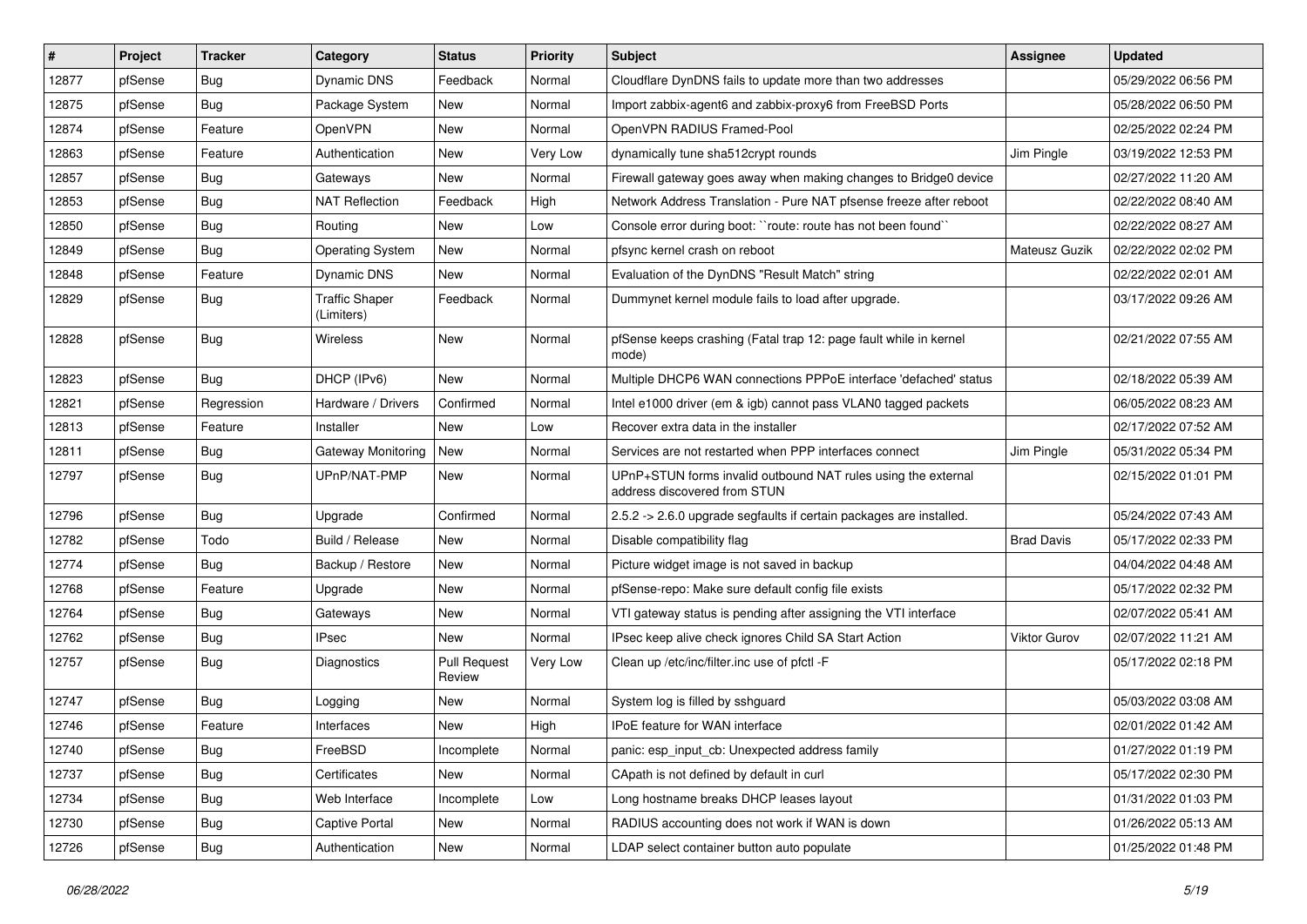| $\#$  | Project | <b>Tracker</b> | Category                   | <b>Status</b>                 | <b>Priority</b> | <b>Subject</b>                                                                                                         | Assignee              | <b>Updated</b>      |
|-------|---------|----------------|----------------------------|-------------------------------|-----------------|------------------------------------------------------------------------------------------------------------------------|-----------------------|---------------------|
| 12720 | pfSense | <b>Bug</b>     | Rules / NAT                | <b>Pull Request</b><br>Review | Normal          | Hide the "tag" field on non-floating tabs                                                                              | <b>Viktor Gurov</b>   | 01/24/2022 03:11 PM |
| 12715 | pfSense | <b>Bug</b>     | Authentication             | New                           | Normal          | Long system startup time when LDAP is configured and unavailable<br>during startup.                                    | Christian<br>McDonald | 01/24/2022 05:50 AM |
| 12708 | pfSense | Bug            | Aliases / Tables           | New                           | Normal          | alias with non resolving DNS entry breaks underlying pf table                                                          |                       | 02/20/2022 06:13 PM |
| 12705 | pfSense | <b>Bug</b>     | IPsec                      | Incomplete                    | Normal          | ECDSA certificate does not work for IPSec VPN phase 1                                                                  |                       | 01/24/2022 03:22 PM |
| 12679 | pfSense | Feature        | Interfaces                 | New                           | Normal          | Remind user to update DHCPv6 range when changing interface IPv6<br>prefix                                              |                       | 01/12/2022 07:36 AM |
| 12676 | pfSense | Feature        | Rules / NAT                | New                           | Normal          | Add the Tagged option on the Port Forward rules edit page                                                              |                       | 01/11/2022 05:52 AM |
| 12673 | pfSense | <b>Bug</b>     | Dashboard                  | <b>Pull Request</b><br>Review | Normal          | Firewall Logs Widget fails to update at intervals below 5 seconds.                                                     | Viktor Gurov          | 05/17/2022 02:20 PM |
| 12665 | pfSense | Feature        | Rules / NAT                | New                           | Normal          | Ability to add custom pf rules from the GUI                                                                            |                       | 01/07/2022 09:30 AM |
| 12648 | pfSense | Bug            | Captive Portal             | New                           | Normal          | Undocumented variables 'listenporthttp' and 'listenporthttps'                                                          |                       | 12/28/2021 10:44 AM |
| 12645 | pfSense | Bug            | IPsec                      | New                           | Normal          | filterdns" does not monitor remote IPsec gateways for IPv6 address<br>changes                                          | Viktor Gurov          | 06/27/2022 07:20 AM |
| 12632 | pfSense | <b>Bug</b>     | Gateways                   | New                           | High            | Assigning a /30 WAN IP address at the console does not save the<br>gateway correctly                                   |                       | 05/17/2022 02:28 PM |
| 12625 | pfSense | Feature        | Logging                    | <b>New</b>                    | Normal          | Granular logging options for default firewall rules.                                                                   |                       | 12/21/2021 06:39 PM |
| 12612 | pfSense | <b>Bug</b>     | <b>DNS Resolver</b>        | New                           | Normal          | DNS Resolver is restarted during every "rc.newwanip" event                                                             |                       | 06/03/2022 07:13 AM |
| 12602 | pfSense | Feature        | Dynamic DNS                | New                           | Normal          | DHCPv6 should allow DDNS Client updates for hosts                                                                      |                       | 12/15/2021 11:00 AM |
| 12600 | pfSense | Feature        | Aliases / Tables           | New                           | Normal          | allow custom mask for a network alias created from a FQDN                                                              |                       | 12/15/2021 10:50 AM |
| 12581 | pfSense | Regression     | DHCP (IPv6)                | New                           | Normal          | CARP IPv6 assigned address does not get advertised to endpoints<br>with RADV                                           |                       | 12/16/2021 02:34 PM |
| 12564 | pfSense | Feature        | Aliases / Tables           | New                           | Low             | add column to show that an Alias is in use by or not                                                                   |                       | 12/04/2021 07:25 PM |
| 12563 | pfSense | <b>Bug</b>     | OpenVPN                    | New                           | Normal          | OpenVPN server doesn't support Framed-IPv6-Address RADIUS<br>attribute                                                 |                       | 12/03/2021 11:19 AM |
| 12553 | pfSense | Feature        | Backup / Restore           | New                           | Normal          | Auto Config Backup: Allow selecting multiple backups for deletion                                                      |                       | 02/22/2022 04:27 AM |
| 12552 | pfSense | Bug            | OpenVPN                    | New                           | Normal          | "Pull DNS" option within OpenVPN client does not cause pfSense to<br>use DNS servers assigned by remote OpenVPN server |                       | 12/08/2021 08:45 AM |
| 12551 | pfSense | Feature        | <b>DNS Resolver</b>        | New                           | Low             | Add ability to set DNS resolver search domain list                                                                     |                       | 12/01/2021 11:18 AM |
| 12549 | pfSense | Regression     | <b>IPsec</b>               | New                           | Normal          | Per-user Mobile IPsec settings are not applied to connecting mobile<br>clients                                         | Jim Pingle            | 04/26/2022 07:50 AM |
| 12547 | pfSense | Bug            | <b>Operating System</b>    | Feedback                      | Normal          | unsheduled system reboot/crash                                                                                         | Mateusz Guzik         | 12/01/2021 01:20 PM |
| 12543 | pfSense | <b>Bug</b>     | Web Interface              | Feedback                      | Normal          | Deleteing a Outbound NAT rule gave me an empty rule and displayed<br>php error in UI.                                  |                       | 02/14/2022 04:36 AM |
| 12542 | pfSense | <b>Bug</b>     | Virtual IP Addresses   New |                               | Normal          | Cannot assign a same IPv6 Link-Local address to different interfaces                                                   |                       | 11/25/2021 01:41 AM |
| 12539 | pfSense | <b>Bug</b>     | Interfaces                 | New                           | Low             | Changing VLAN ID for LAN interface in assignments silently fails.                                                      |                       | 11/23/2021 04:12 AM |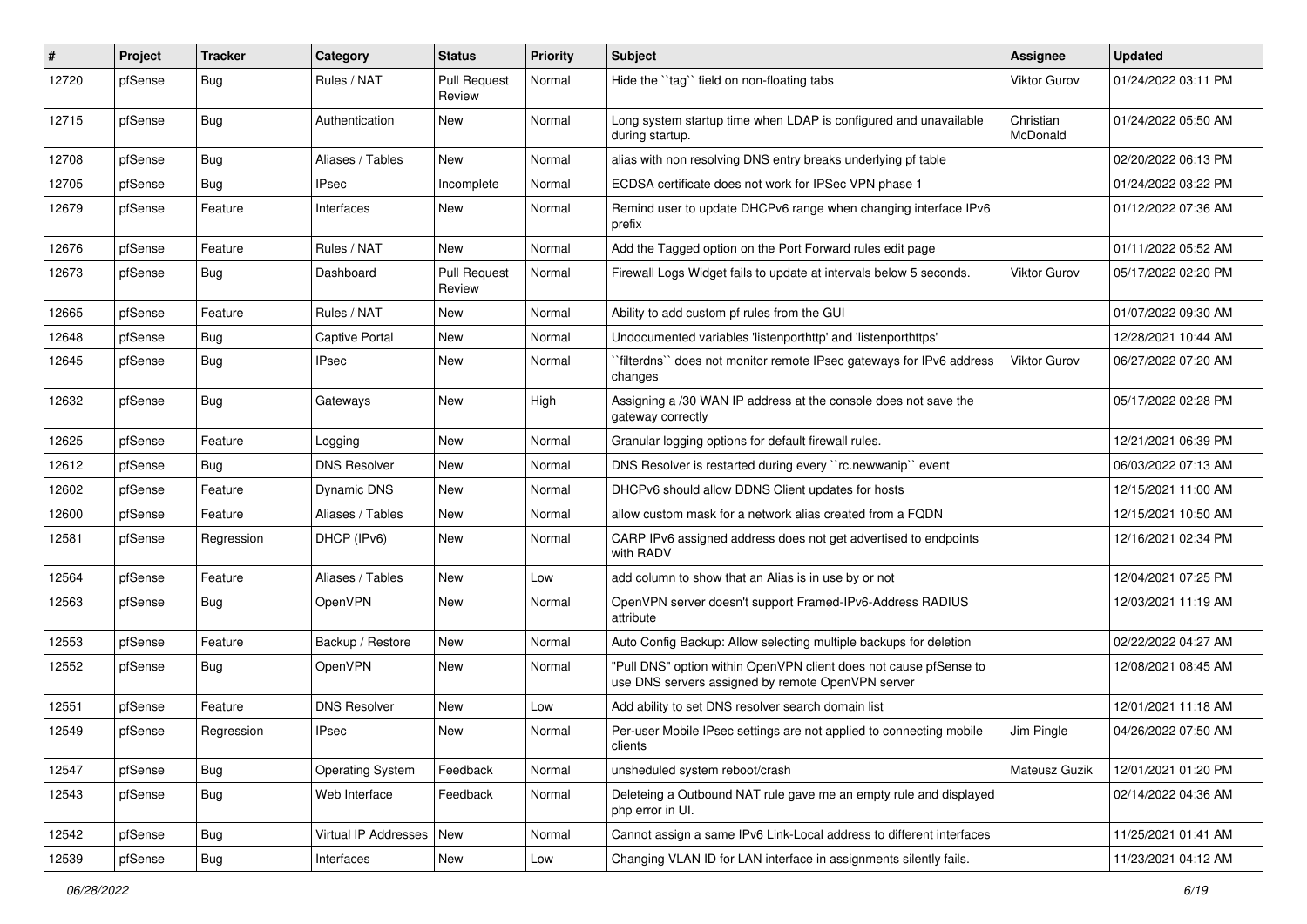| #     | Project | <b>Tracker</b> | Category                        | <b>Status</b>                 | <b>Priority</b> | <b>Subject</b>                                                                                                                   | <b>Assignee</b>     | <b>Updated</b>      |
|-------|---------|----------------|---------------------------------|-------------------------------|-----------------|----------------------------------------------------------------------------------------------------------------------------------|---------------------|---------------------|
| 12535 | pfSense | Documentation  | Routing                         | New                           | Normal          | Negate Rules function does not match the description                                                                             |                     | 11/19/2021 02:03 PM |
| 12522 | pfSense | Feature        | OpenVPN                         | New                           | Very Low        | More flexible Client-Specific Override options for controlling options<br>pushed to clients                                      |                     | 04/11/2022 03:11 PM |
| 12521 | pfSense | Feature        | <b>Operating System</b>         | New                           | Very Low        | Add the BBR2, QUIC, RACK Congestion Control (CC) protocols                                                                       |                     | 11/15/2021 07:40 AM |
| 12519 | pfSense | <b>Bug</b>     | Authentication                  | New                           | Normal          | Fail authentication using special character in password via the LDAP<br>connector                                                |                     | 11/12/2021 07:39 AM |
| 12509 | pfSense | <b>Bug</b>     | OpenVPN                         | New                           | Normal          | Deffered authentication does not work with auth-gen-token<br>external-auth or pusk "auth-token"                                  |                     | 11/08/2021 04:01 AM |
| 12508 | pfSense | Bug            | <b>DHCP Relay</b>               | New                           | Normal          | DHCP Relay over VPN                                                                                                              |                     | 11/06/2021 11:25 AM |
| 12504 | pfSense | <b>Bug</b>     | Interfaces                      | New                           | Normal          | BCM57412 NetXtreme-E 10Gb RDMA Ethernet controller issue                                                                         |                     | 11/05/2021 04:51 AM |
| 12495 | pfSense | Feature        | Dynamic DNS                     | <b>Pull Request</b><br>Review | Normal          | DynDNS: add deSEC IPv4&v6 simultaneos update                                                                                     | <b>Lukas Wiest</b>  | 11/01/2021 08:53 AM |
| 12494 | pfSense | Feature        | Dynamic DNS                     | <b>Pull Request</b><br>Review | Normal          | DynDNS: make simultaneous update of IP and LegacyIP possible                                                                     | <b>Lukas Wiest</b>  | 11/01/2021 08:52 AM |
| 12483 | pfSense | <b>Bug</b>     | Configuration<br>Backend        | New                           | Normal          | GUI creates inconsistent config.xml                                                                                              |                     | 10/23/2021 06:48 AM |
| 12473 | pfSense | Feature        | <b>IPsec</b>                    | New                           | Normal          | Allow user adjustment of IPsec Keep Alive periodic checks                                                                        |                     | 12/22/2021 05:59 AM |
| 12467 | pfSense | Bug            | <b>Captive Portal</b>           | New                           | Normal          | CP error on client disconnect after reboot                                                                                       |                     | 10/17/2021 05:35 AM |
| 12466 | pfSense | Feature        | OpenVPN                         | New                           | Very Low        | Option to Disable Renegotiation timer in OpenVPN Server                                                                          |                     | 06/27/2022 07:22 AM |
| 12464 | pfSense | <b>Bug</b>     | Logging                         | <b>Pull Request</b><br>Review | Normal          | Syslog Auth messages are sent as Emergency Level                                                                                 |                     | 05/17/2022 02:20 PM |
| 12459 | pfSense | Todo           | <b>Virtual IP Addresses</b>     | New                           | Normal          | Add IP Alias subnet input validation                                                                                             |                     | 10/15/2021 09:35 AM |
| 12458 | pfSense | Feature        | Authentication                  | New                           | Normal          | Use "unixHomeDirectory" instead of "homeDirectory" when LDAP<br>authentication server is Active Directory                        |                     | 10/15/2021 08:18 AM |
| 12451 | pfSense | Bug            | Virtual IP Addresses            | New                           | Normal          | deleteVIP() does not check RFC2136 Update Source                                                                                 |                     | 10/13/2021 10:06 AM |
| 12436 | pfSense | <b>Bug</b>     | PPPoE Server                    | New                           | Normal          | Pppoe server config gui does not allow setting of chap authentication,<br>and sets the network start address for allocation to 0 |                     | 10/21/2021 08:15 AM |
| 12431 | pfSense | Todo           | Web Interface                   | <b>Pull Request</b><br>Review | Normal          | GUI pages should use "POST" for AJAX calls, not "GET"                                                                            | <b>Viktor Gurov</b> | 05/17/2022 02:20 PM |
| 12421 | pfSense | <b>Bug</b>     | Rules / NAT                     | New                           | Normal          | IPV6 limiter bug                                                                                                                 |                     | 10/02/2021 08:44 AM |
| 12401 | pfSense | <b>Bug</b>     | <b>Traffic Graphs</b>           | New                           | Normal          | Traffic graphs with untagged and tagged VLAN on same interface                                                                   |                     | 09/23/2021 09:18 PM |
| 12393 | pfSense | Bug            | <b>Traffic Shaper</b><br>(ALTQ) | New                           | Low             | Priority of gOthersLow higher than default queues                                                                                |                     | 09/21/2021 02:48 PM |
| 12385 | pfSense | <b>Bug</b>     | Virtual IP Addresses            | Pull Request<br>Review        | Normal          | deleteVIP() does not check 1:1 NAT and Outbound NAT rules                                                                        | Viktor Gurov        | 05/17/2022 02:21 PM |
| 12382 | pfSense | Regression     | OpenVPN                         | New                           | Normal          | Certificate Depth checking creates OpenVPN micro-outages every<br>time a user authenticates after 2.5.2 upgrade                  |                     | 01/17/2022 04:17 AM |
| 12370 | pfSense | Feature        | Rules / NAT                     | New                           | Low             | Add limiters to Queue column on firewall rule list                                                                               |                     | 09/14/2021 07:37 AM |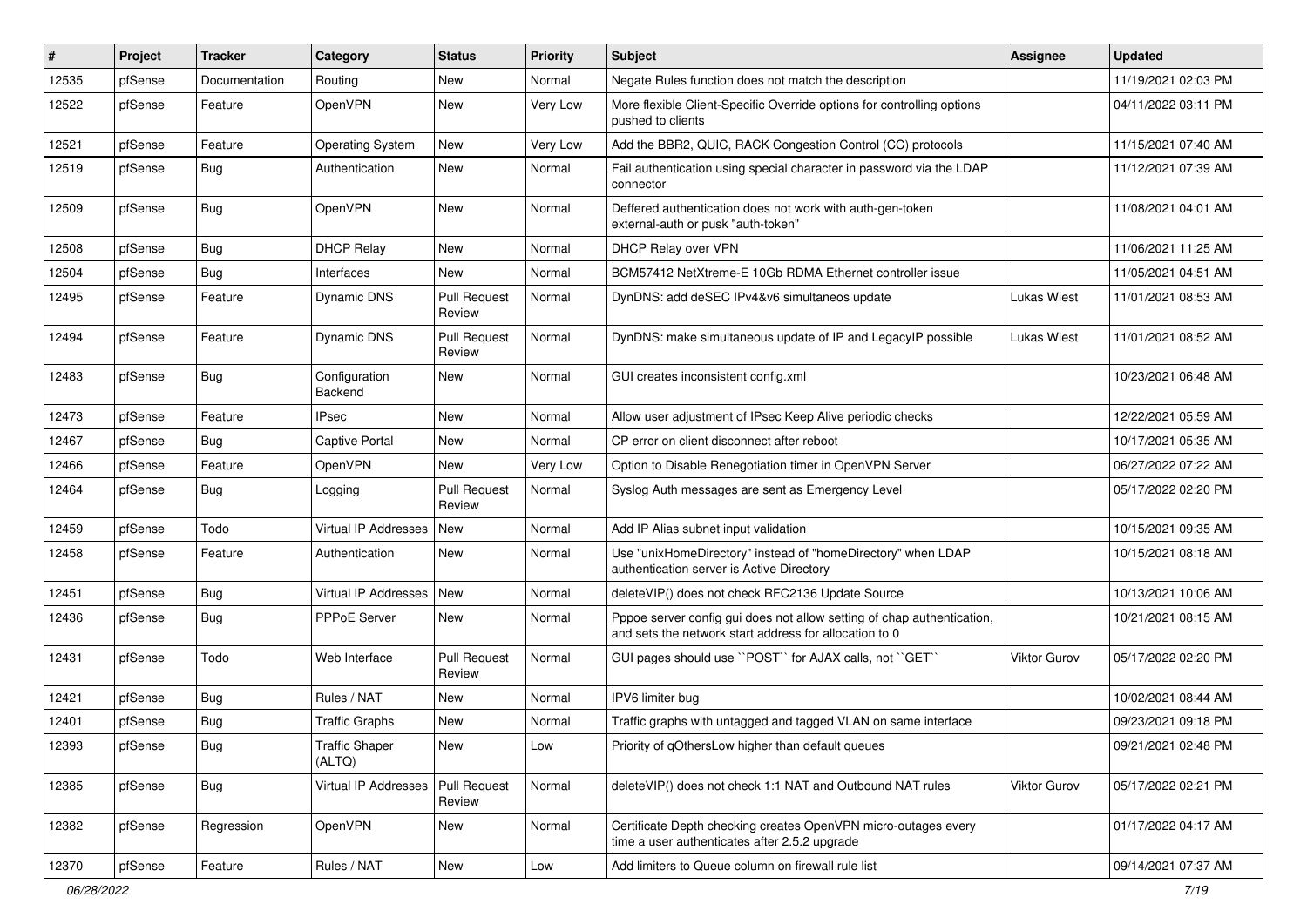| #     | Project | <b>Tracker</b> | Category                | <b>Status</b>                 | <b>Priority</b> | Subject                                                                                              | <b>Assignee</b> | <b>Updated</b>      |
|-------|---------|----------------|-------------------------|-------------------------------|-----------------|------------------------------------------------------------------------------------------------------|-----------------|---------------------|
| 12367 | pfSense | Todo           | Installer               | New                           | Normal          | ZFS: Do not show memstick disk on target list                                                        |                 | 09/13/2021 07:37 AM |
| 12357 | pfSense | <b>Bug</b>     | Captive Portal          | New                           | Normal          | Captive Portal popup Logout button loads full login page in popup<br>when clicked                    |                 | 10/27/2021 12:10 PM |
| 12343 | pfSense | Feature        | <b>Diagnostics</b>      | New                           | Low             | Real time traffic monitoring                                                                         |                 | 09/06/2021 01:26 PM |
| 12335 | pfSense | Bug            | <b>IPsec</b>            | New                           | Normal          | IPsec DNS inefficiency                                                                               | Jim Pingle      | 04/26/2022 07:50 AM |
| 12300 | pfSense | Feature        | Hardware / Drivers      | New                           | Normal          | Add Aquantia Atlantic driver to pfsense                                                              |                 | 09/14/2021 06:49 AM |
| 12283 | pfSense | <b>Bug</b>     | Authentication          | New                           | Normal          | LDAP/RADIUS authentication servers configuration does not allow<br>source IP address to be specified |                 | 08/20/2021 01:15 AM |
| 12259 | pfSense | <b>Bug</b>     | <b>Operating System</b> | New                           | Normal          | Intel em NICs Suffering Performance Degradation on FreeBSD12                                         |                 | 02/25/2022 09:28 PM |
| 12249 | pfSense | <b>Bug</b>     | Backup / Restore        | New                           | Normal          | HAProxy causing failed ACB backups                                                                   |                 | 11/15/2021 11:58 PM |
| 12248 | pfSense | Feature        | Package System          | New                           | Low             | Package Update Availability Notification                                                             |                 | 11/28/2021 10:02 AM |
| 12243 | pfSense | Todo           | Package System          | New                           | Normal          | Implement "``plugin_interfaces()```                                                                  |                 | 02/07/2022 03:50 AM |
| 12225 | pfSense | <b>Bug</b>     | Authentication          | <b>Pull Request</b><br>Review | Normal          | Group membership field is not needed for remote groups                                               | Viktor Gurov    | 05/17/2022 02:21 PM |
| 12215 | pfSense | Regression     | OpenVPN                 | Feedback                      | Normal          | OpenVPN does not resync when running on a gateway group                                              |                 | 12/22/2021 05:49 AM |
| 12190 | pfSense | Feature        | Rules / NAT             | <b>New</b>                    | Normal          | Add ability to reference ipv6 prefix in firewall rules and aliases                                   |                 | 08/05/2021 01:47 PM |
| 12183 | pfSense | Regression     | Interfaces              | New                           | Low             | Changing MAC address for PPP parent interface stopped working                                        |                 | 04/20/2022 04:16 PM |
| 12176 | pfSense | Todo           | Interfaces              | <b>Pull Request</b><br>Review | Normal          | Hide WireGuard interfaces on appropriate pages                                                       |                 | 08/11/2021 12:52 AM |
| 12144 | pfSense | <b>Bug</b>     | <b>Operating System</b> | In Progress                   | Normal          | Bug in "df -t" filtering if two filesystems use the same mountpoint                                  | Mateusz Guzik   | 09/10/2021 10:07 AM |
| 12139 | pfSense | Feature        | <b>DNS Forwarder</b>    | New                           | Normal          | Add support in for specifying a DNSMASQ configuration file                                           |                 | 07/16/2021 09:45 PM |
| 12122 | pfSense | <b>Bug</b>     | Web Interface           | New                           | Normal          | Perform greedy actions asychronously                                                                 |                 | 07/10/2021 01:10 PM |
| 12121 | pfSense | Feature        | OpenVPN                 | New                           | Normal          | Wider "local network(s)" fields in OpenVPN server configuration                                      |                 | 07/19/2021 07:37 AM |
| 12120 | pfSense | Feature        | <b>DHCP Relay</b>       | New                           | Normal          | Permit several sets of destination DHCP servers in DHCP relay                                        |                 | 07/11/2021 05:41 PM |
| 12095 | pfSense | <b>Bug</b>     | Authentication          | New                           | Normal          | Memory leak in pcscd                                                                                 |                 | 06/01/2022 01:01 PM |
| 12091 | pfSense | Feature        | Authentication          | New                           | Normal          | RFE: Add support for sssd authentication                                                             |                 | 12/10/2021 04:55 PM |
| 12079 | pfSense | <b>Bug</b>     | <b>IGMP Proxy</b>       | New                           | Normal          | IGMPProxy: kernel panic, Sleeping thread owns a non-sleepable lock                                   | Mateusz Guzik   | 05/10/2022 03:14 PM |
| 12077 | pfSense | Feature        | Gateways                | New                           | Normal          | Allow stick-connections per gateway group                                                            |                 | 06/24/2021 08:45 AM |
| 12070 | pfSense | <b>Bug</b>     | DHCP (IPv4)             | New                           | Low             | VLAN0 for WAN DHCP                                                                                   |                 | 12/23/2021 04:31 PM |
| 12067 | pfSense | <b>Bug</b>     | DHCP (IPv4)             | New                           | Very Low        | <b>DHCP Monitoring Statistics Error</b>                                                              |                 | 06/21/2021 08:39 AM |
| 12066 | pfSense | Feature        | <b>Operating System</b> | New                           | Very Low        | Include man and man pages for all core programs and packages                                         |                 | 06/21/2021 07:44 AM |
| 12056 | pfSense | <b>Bug</b>     | Logging                 | New                           | Normal          | Filterlog says "Unknown Option %u"                                                                   |                 | 06/18/2021 05:51 AM |
| 12055 | pfSense | Feature        | Virtual IP Addresses    | Feedback                      | Normal          | Option to disable XMLRPC Sync for Loopback Virtual IPs                                               |                 | 06/18/2021 09:05 AM |
| 12025 | pfSense | Todo           | Web Interface           | New                           | Very Low        | Add 1:1 Validation to Notify Someone They are 1:1 NAT'ing an<br>Interface Address                    |                 | 06/11/2021 10:05 AM |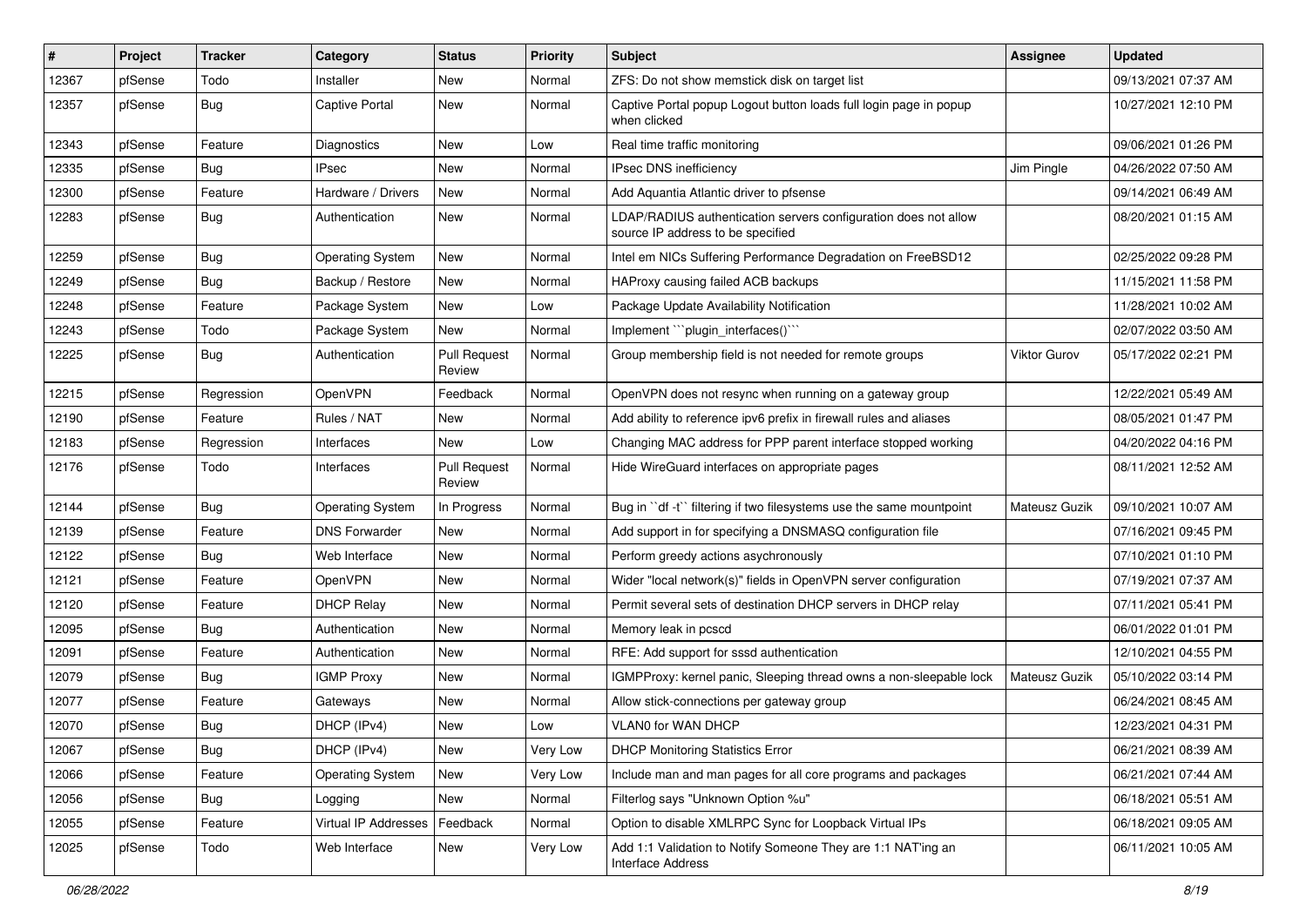| #     | Project | <b>Tracker</b> | Category             | <b>Status</b>                 | <b>Priority</b> | <b>Subject</b>                                                                                           | <b>Assignee</b>     | <b>Updated</b>      |
|-------|---------|----------------|----------------------|-------------------------------|-----------------|----------------------------------------------------------------------------------------------------------|---------------------|---------------------|
| 12013 | pfSense | Bug            | Logging              | <b>New</b>                    | Low             | Reading log data is inefficient in certain cases                                                         |                     | 06/08/2021 07:35 AM |
| 11992 | pfSense | Bug            | Virtual IP Addresses | Confirmed                     | High            | GRE Tunnel - Does not work with a virtual IP as endpoint                                                 |                     | 06/04/2021 01:16 AM |
| 11974 | pfSense | Feature        | XMLRPC               | <b>New</b>                    | Normal          | XMLRPC synchronization for igmmproxy settings                                                            |                     | 05/29/2021 03:58 PM |
| 11960 | pfSense | Bug            | Gateway Monitoring   | Feedback                      | Normal          | Gateway Monitoring Traffic Goes Out Default Gateway                                                      |                     | 12/20/2021 05:43 AM |
| 11956 | pfSense | Feature        | Web Interface        | New                           | Normal          | "add" button in the top of pages with many user-added items                                              |                     | 07/10/2021 01:01 PM |
| 11954 | pfSense | Feature        | <b>IGMP Proxy</b>    | New                           | Normal          | Multicast limits                                                                                         |                     | 05/25/2021 12:36 AM |
| 11953 | pfSense | <b>Bug</b>     | <b>IGMP Proxy</b>    | <b>New</b>                    | Normal          | XG-1541 crashes when igmpproxy is enabled and network interfaces<br>status change                        |                     | 05/24/2021 04:55 PM |
| 11927 | pfSense | Feature        | DHCP (IPv4)          | Feedback                      | Normal          | Allow DHCP not to serve a gateway - small fix                                                            |                     | 01/03/2022 04:17 PM |
| 11925 | pfSense | <b>Bug</b>     | <b>OpenVPN</b>       | <b>New</b>                    | Normal          | Calling-Station-Id always set to WAN IP                                                                  |                     | 05/14/2021 09:27 AM |
| 11921 | pfSense | Feature        | <b>DNS Resolver</b>  | New                           | Very Low        | Feature Request: Compile unbound with EDNS Client Subnet (ECS)<br>module (--enable-subnet)               |                     | 05/14/2021 07:29 AM |
| 11877 | pfSense | Bug            | Web Interface        | <b>Pull Request</b><br>Review | Very Low        | Labels and description dissapear in firewall schedule edit.php                                           | <b>Viktor Gurov</b> | 05/17/2022 02:22 PM |
| 11876 | pfSense | Feature        | Hardware / Drivers   | New                           | Normal          | OpenSSL does not use QAT acceleration on pfSense Plus<br>21.02-RELEASE-p1 or 21.05-DEVELOPMENT           |                     | 05/03/2021 08:02 AM |
| 11872 | pfSense | <b>Bug</b>     | Interfaces           | New                           | Normal          | gif interfaces reporting incorrect traffic counters                                                      |                     | 12/30/2021 04:00 AM |
| 11856 | pfSense | Feature        | Diagnostics          | New                           | Normal          | Replace/add Alias or DNS names for known LAN addresses in the<br>State table                             |                     | 04/27/2021 08:01 AM |
| 11786 | pfSense | <b>Bug</b>     | Services             | New                           | Normal          | SSH incomplete setup and startup fail while recovering XML backup in<br>a fresh install of pfSense 2.5.0 |                     | 04/17/2021 01:36 PM |
| 11778 | pfSense | <b>Bug</b>     | <b>OpenVPN</b>       | New                           | Normal          | OpenVPN uses 100% CPU after experiencing packet loss                                                     |                     | 02/28/2022 07:38 AM |
| 11761 | pfSense | Bug            | L2TP                 | New                           | Normal          | L2TP/IPsec VPN: PPP LCP negotiation occurs before user<br>authentication                                 |                     | 03/31/2021 04:52 AM |
| 11759 | pfSense | Bug            | Dashboard            | New                           | Normal          | Traffic graphs on dashboard double upload on pppoe links                                                 |                     | 12/30/2021 04:00 AM |
| 11757 | pfSense | Feature        | <b>XMLRPC</b>        | New                           | Normal          | Allow XMLRPC sync to bypass default auth server in favor of local<br>database                            |                     | 03/30/2021 03:18 PM |
| 11731 | pfSense | <b>Bug</b>     | Hardware / Drivers   | New                           | Normal          | Missing support for Realtek USB NICs                                                                     |                     | 03/30/2021 04:32 AM |
| 11730 | pfSense | <b>Bug</b>     | Web Interface        | New                           | Normal          | Improve visibility of option selections in dark themes                                                   |                     | 03/25/2021 09:38 PM |
| 11724 | pfSense | <b>Bug</b>     | Package System       | New                           | Normal          | Packages unexpectedly removed when changing update branches                                              |                     | 03/29/2021 08:09 AM |
| 11717 | pfSense | <b>Bug</b>     | Rules / NAT          | New                           | Normal          | Incorrect port forwarding rules if Destination port alias is not equal to<br>Redirect target port alias  |                     | 03/22/2021 06:06 AM |
| 11715 | pfSense | <b>Bug</b>     | <b>OpenVPN</b>       | New                           | Normal          | OpenVPN MTU                                                                                              |                     | 03/22/2021 01:35 AM |
| 11666 | pfSense | Bug            | Logging              | New                           | Normal          | GUI Firewall log search not parsing filter.log beyond hard coded limit                                   |                     | 03/12/2021 11:38 AM |
| 11657 | pfSense | <b>Bug</b>     | Interfaces           | <b>New</b>                    | Normal          | netmap_ring_reinit error                                                                                 |                     | 03/18/2021 10:32 PM |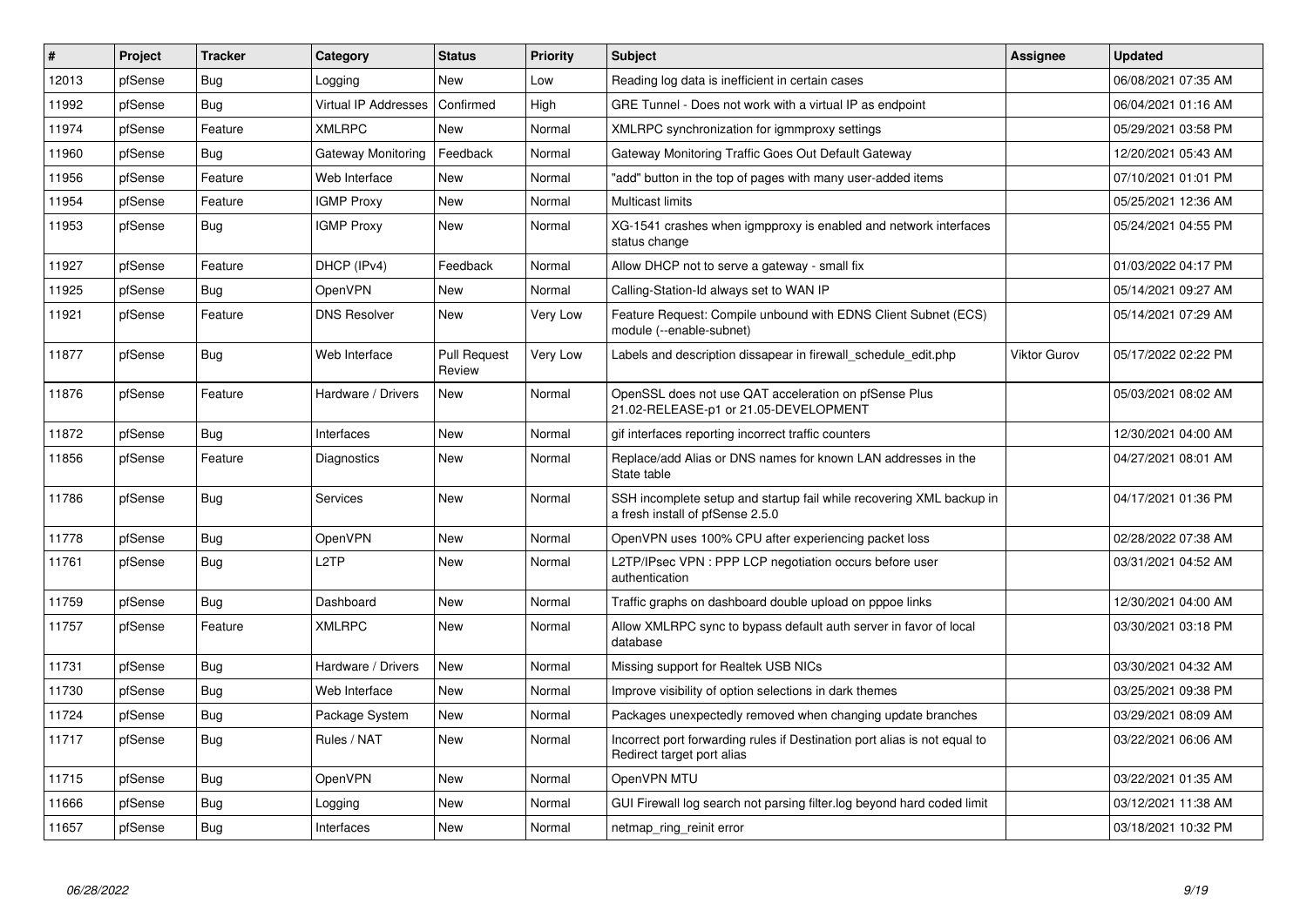| #     | Project | <b>Tracker</b> | Category                | <b>Status</b>                 | <b>Priority</b> | <b>Subject</b>                                                                                                                                                                                  | <b>Assignee</b> | <b>Updated</b>      |
|-------|---------|----------------|-------------------------|-------------------------------|-----------------|-------------------------------------------------------------------------------------------------------------------------------------------------------------------------------------------------|-----------------|---------------------|
| 11641 | pfSense | <b>Bug</b>     | Interfaces              | New                           | Normal          | On xn based interfaces without the VLANMTU flag the first VLAN tag<br>defined does not follow the parent interface MTU settings. All<br>subsequent VLAN tags follow the parent interface's MTU. |                 | 03/09/2021 06:42 PM |
| 11625 | pfSense | Feature        | OpenVPN                 | New                           | Normal          | Cisco-AVPair aliases support                                                                                                                                                                    |                 | 03/05/2021 12:35 AM |
| 11619 | pfSense | <b>Bug</b>     | Upgrade                 | New                           | Normal          | Unable to upgrade 2.4.4-p3 to 2.5/21.02-p1                                                                                                                                                      |                 | 08/15/2021 10:00 AM |
| 11604 | pfSense | Feature        | WireGuard               | New                           | Normal          | WireGuard Dynamic Listen Port Randomization                                                                                                                                                     |                 | 03/19/2021 10:59 AM |
| 11589 | pfSense | Feature        | <b>Traffic Graphs</b>   | <b>Pull Request</b><br>Review | Low             | Fix iftop experimental traffic fetcher, unify and improve output style                                                                                                                          |                 | 03/03/2021 03:30 PM |
| 11588 | pfSense | Feature        | WireGuard               | New                           | Low             | Automatically suggest next IP address in Wireguard interface subnet<br>when creating a peer                                                                                                     |                 | 12/22/2021 03:35 AM |
| 11570 | pfSense | Regression     | Gateways                | <b>Pull Request</b><br>Review | Normal          | Gateway monitoring services is not always restarted on interface<br>events, which may prevent a WAN from recovering back to an online<br>state                                                  | Viktor Gurov    | 06/22/2022 09:04 PM |
| 11566 | pfSense | Bug            | Web Interface           | New                           | Low             | Firewall Maximum Table Entries "default size" is whatever is entered                                                                                                                            |                 | 02/27/2021 10:01 AM |
| 11556 | pfSense | Bug            | Rules / NAT             | New                           | Normal          | Kill all states associated with a NAT address                                                                                                                                                   |                 | 03/19/2021 10:29 AM |
| 11548 | pfSense | <b>Bug</b>     | Rules / NAT             | New                           | Normal          | "rule expands to no valid combination" error from port forward<br>automatic rule mixing IPv4 and IPv6 elements                                                                                  |                 | 02/27/2021 03:18 PM |
| 11545 | pfSense | Regression     | Interfaces              | Feedback                      | Normal          | Primary interface address is not always used when VIPs are present                                                                                                                              | Reid Linnemann  | 06/24/2022 10:25 AM |
| 11541 | pfSense | <b>Bug</b>     | OpenVPN                 | New                           | Normal          | OpenVPN status does not work properly when set to TCP and<br>Concurrent Connections = 1                                                                                                         |                 | 03/02/2021 02:27 PM |
| 11539 | pfSense | <b>Bug</b>     | IPsec                   | Feedback                      | Normal          | Mobile IPsec "split_include" value of 0.0.0.0/0 causes some clients to<br>fail                                                                                                                  | Jim Pingle      | 05/23/2022 12:33 AM |
| 11508 | pfSense | Todo           | Web Interface           | <b>Pull Request</b><br>Review | Low             | Update SimplePie to to v1.5.6                                                                                                                                                                   |                 | 02/23/2021 07:23 AM |
| 11503 | pfSense | Bug            | OpenVPN                 | New                           | Normal          | Using multiple authentication backends on an OpenVPN server fails                                                                                                                               |                 | 02/23/2021 12:23 PM |
| 11498 | pfSense | Feature        | WireGuard               | New                           | Normal          | WireGuard does not pass multicast traffic to peer                                                                                                                                               | Peter Grehan    | 03/19/2021 10:59 AM |
| 11473 | pfSense | <b>Bug</b>     | Web Interface           | <b>New</b>                    | Normal          | System Activity shows invalid data on SG-3100                                                                                                                                                   |                 | 02/19/2021 08:12 PM |
| 11440 | pfSense | Feature        | Web Interface           | New                           | Low             | Expand collapsed sections by clicking anywhere on header                                                                                                                                        |                 | 10/28/2021 01:35 PM |
| 11438 | pfSense | Feature        | Hardware / Drivers      | New                           | Low             | Allow multiple cryptographic accelerator modules to be loaded at the<br>same time                                                                                                               |                 | 02/18/2021 12:40 PM |
| 11430 | pfSense | Bug            | Interfaces              | New                           | Normal          | PHP console spam after Assigning Interfaces                                                                                                                                                     |                 | 10/09/2021 10:37 AM |
| 11429 | pfSense | <b>Bug</b>     | Web Interface           | New                           | Normal          | System Log / Settings form activates "Reset Log Files" button on enter                                                                                                                          |                 | 10/28/2021 01:35 PM |
| 11418 | pfSense | Bug            | IPsec                   | New                           | Very Low        | 'NAT-T: Force' is broken for IPv6 IPsec                                                                                                                                                         |                 | 02/16/2021 08:25 AM |
| 11412 | pfSense | <b>Bug</b>     | Interfaces              | New                           | Normal          | LLDPD Package Doesn't Work with Switchports                                                                                                                                                     |                 | 02/12/2021 08:12 PM |
| 11379 | pfSense | Feature        | Captive Portal          | New                           | Normal          | <b>Template Roll Printer</b>                                                                                                                                                                    |                 | 02/07/2021 05:26 AM |
| 11369 | pfSense | Feature        | <b>Operating System</b> | New                           | Low             | add Enabling IPv6 Source Address Validation support                                                                                                                                             |                 | 02/04/2021 10:03 AM |
| 11363 | pfSense | Bug            | Installer               | New                           | Normal          | Clean Install 2.5.0 fails due to hardware incompability                                                                                                                                         |                 | 02/04/2021 11:06 AM |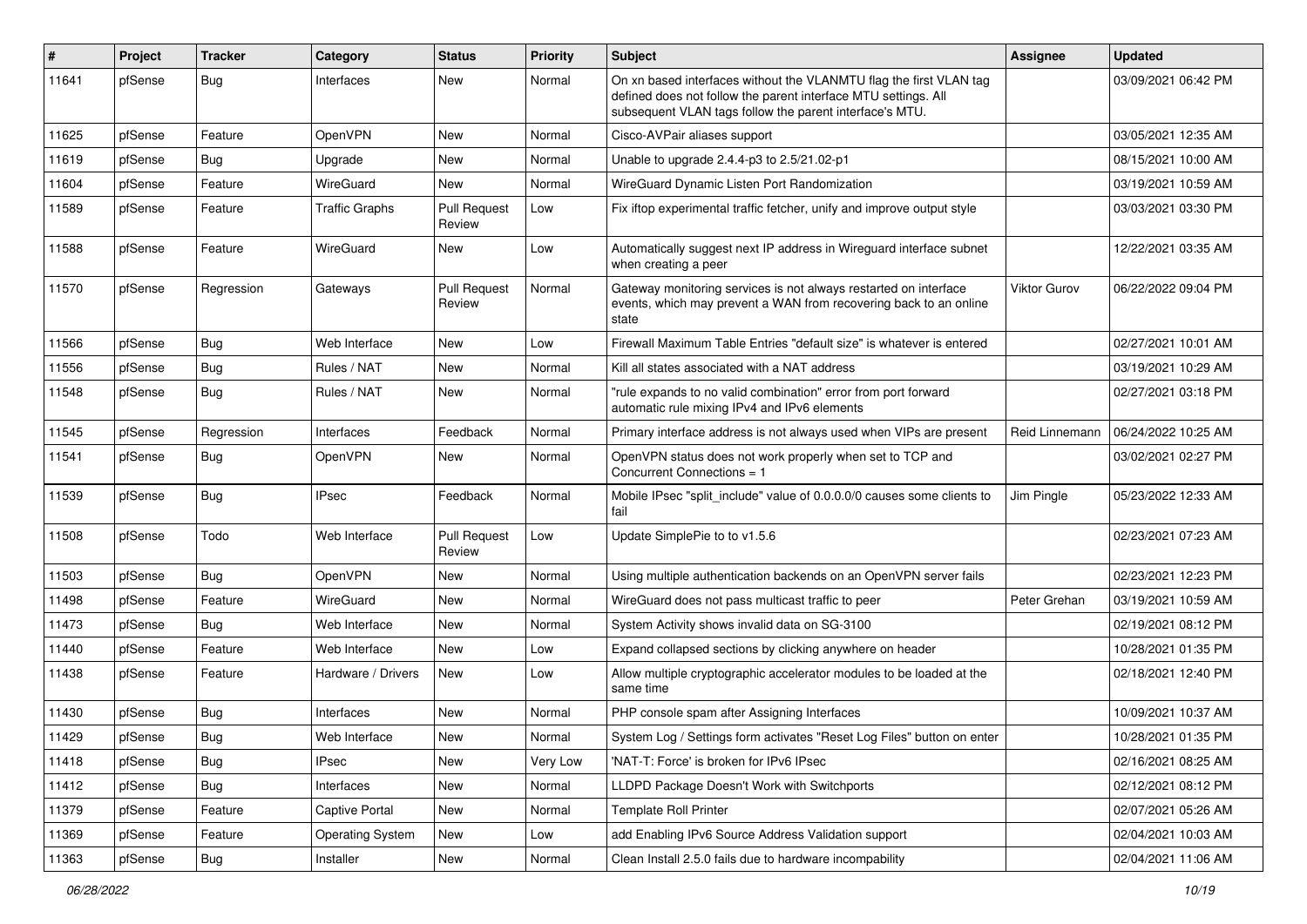| #     | Project | <b>Tracker</b> | Category                            | <b>Status</b> | Priority | Subject                                                                                                                          | <b>Assignee</b> | <b>Updated</b>      |
|-------|---------|----------------|-------------------------------------|---------------|----------|----------------------------------------------------------------------------------------------------------------------------------|-----------------|---------------------|
| 11352 | pfSense | Bug            | FreeBSD                             | New           | Low      | CTF types > 2^15 in the pfSense kernel config results in DTrace failing                                                          | Scott Long      | 03/17/2021 02:52 AM |
| 11335 | pfSense | Bug            | Interfaces                          | New           | Normal   | Spoofing the MAC on a LAGG interface does not work for some NIC<br>types.                                                        |                 | 01/29/2021 09:10 AM |
| 11324 | pfSense | Feature        | Logging                             | New           | Normal   | Separate syslog "Remote log servers" Parameters                                                                                  |                 | 01/27/2021 10:47 AM |
| 11302 | pfSense | Feature        | WireGuard                           | New           | Normal   | WireGuard XMLRPC sync                                                                                                            |                 | 03/19/2021 10:59 AM |
| 11296 | pfSense | <b>Bug</b>     | Routing                             | New           | Normal   | Static route targets may still reachable via default route when the<br>gateway they should route through is down                 | Viktor Gurov    | 05/10/2022 03:12 PM |
| 11280 | pfSense | Todo           | WireGuard                           | <b>New</b>    | Normal   | Add WireGuard to ALTQ list                                                                                                       |                 | 04/27/2021 12:32 PM |
| 11270 | pfSense | Feature        | <b>VPN</b> (Multiple<br>Types)      | New           | Low      | Consider integrating Nebula mesh VPN                                                                                             |                 | 01/20/2021 03:34 PM |
| 11268 | pfSense | Bug            | Web Interface                       | New           | Normal   | Cookie named 'id' prevents Edit form fields being set properly                                                                   |                 | 09/03/2021 06:16 AM |
| 11262 | pfSense | Feature        | Rules / NAT                         | New           | Normal   | Time Based Rules - selects all days in the current month                                                                         |                 | 04/27/2021 12:32 PM |
| 11257 | pfSense | Feature        | Upgrade                             | New           | Normal   | Installed Packages: Update all button                                                                                            |                 | 01/18/2021 10:45 AM |
| 11243 | pfSense | Feature        | Interfaces                          | New           | Normal   | individual pfctl snort2c tables per interface only blocking IPs for<br>specific interface when a rule triggers in snort/suricata |                 | 01/14/2021 03:02 PM |
| 11232 | pfSense | Bug            | <b>Operating System</b>             | New           | Normal   | Fix pfSense_fsync                                                                                                                |                 | 01/08/2021 08:53 AM |
| 11213 | pfSense | Feature        | Gateways                            | New           | Low      | Option to mark gateway as down directly from Table                                                                               |                 | 01/03/2021 07:09 AM |
| 11203 | pfSense | <b>Bug</b>     | Certificates                        | <b>New</b>    | Normal   | certificate manager very slow                                                                                                    |                 | 12/31/2020 11:57 AM |
| 11192 | pfSense | <b>Bug</b>     | <b>Traffic Shaper</b><br>(Limiters) | Feedback      | Normal   | Using Limiters causes out of order packets within one TCP or UDP<br>flow                                                         |                 | 01/06/2021 12:09 AM |
| 11189 | pfSense | Feature        | <b>Captive Portal</b>               | New           | Normal   | Captive Portal - Tarpit option                                                                                                   |                 | 12/23/2020 06:44 PM |
| 11184 | pfSense | <b>Bug</b>     | FreeBSD                             | New           | Normal   | PF: State policy cannot be configurable                                                                                          |                 | 02/09/2021 02:43 AM |
| 11177 | pfSense | <b>Bug</b>     | Dynamic DNS                         | New           | Normal   | DDNSv6 not using Check IP Services                                                                                               |                 | 12/21/2020 05:02 AM |
| 11174 | pfSense | <b>Bug</b>     | <b>Traffic Shaper</b><br>(ALTQ)     | Feedback      | Normal   | Incorrect traffic shaping on pppoe interface                                                                                     |                 | 12/21/2020 11:21 PM |
| 11169 | pfSense | Feature        | Interfaces                          | <b>New</b>    | Very Low | Changing interface index order                                                                                                   |                 | 12/17/2020 05:44 AM |
| 11149 | pfSense | Bug            | <b>DHCP Relay</b>                   | New           | Normal   | DHCP relay won't start with DHCP server behind gateway                                                                           |                 | 03/22/2021 05:13 AM |
| 11147 | pfSense | <b>Bug</b>     | Dynamic DNS                         | New           | Normal   | Domeneshop DynDNS IPv4 and IPv6                                                                                                  |                 | 12/09/2020 11:47 PM |
| 11139 | pfSense | Documentation  | Interfaces                          | New           | Normal   | <b>Bridges and VLANs</b>                                                                                                         |                 | 12/07/2020 12:32 PM |
| 11110 | pfSense | Bug            | Backup / Restore                    | New           | Normal   | Backup file should be checked before restoring a specific area                                                                   |                 | 12/05/2020 02:50 PM |
| 11093 | pfSense | <b>Bug</b>     | Wireless                            | New           | Low      | ral(4) driver non-functional in arm64                                                                                            |                 | 11/21/2020 10:45 AM |
| 11091 | pfSense | <b>Bug</b>     | Interfaces                          | New           | Normal   | Interfaces set as disabled in the configuration have an UP status in the<br>operating system at boot                             | Viktor Gurov    | 05/10/2022 03:12 PM |
| 11084 | pfSense | Feature        | Dynamic DNS                         | New           | Normal   | Dynamic DNS include option to specify virtual IP addresses                                                                       |                 | 11/19/2020 01:26 PM |
| 11056 | pfSense | Feature        | Interfaces                          | New           | Normal   | Add option to disable flow-control on interfaces in GUI                                                                          |                 | 11/11/2020 04:41 PM |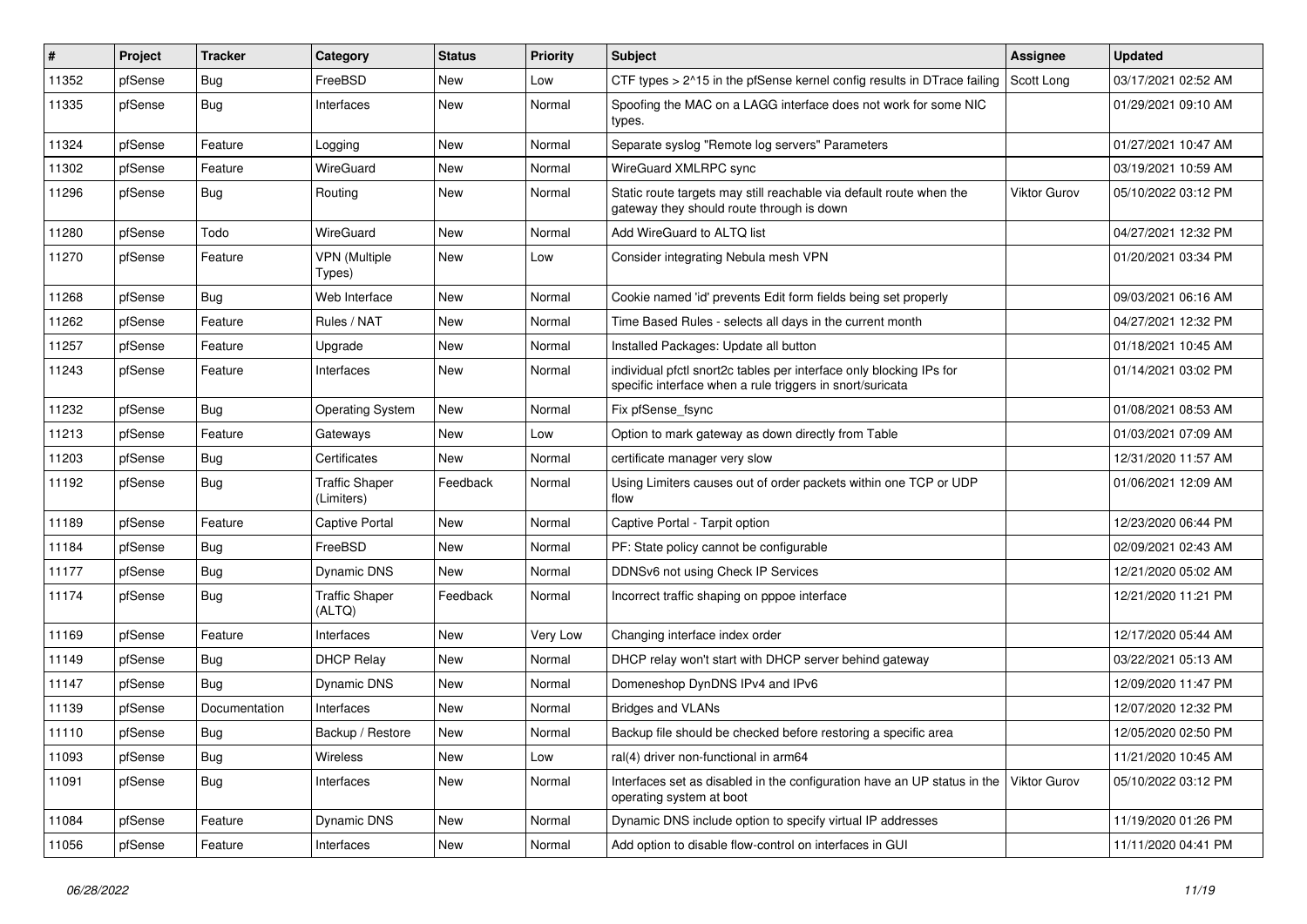| #     | Project | <b>Tracker</b> | Category                        | <b>Status</b>                 | Priority | Subject                                                                                             | <b>Assignee</b>      | <b>Updated</b>      |
|-------|---------|----------------|---------------------------------|-------------------------------|----------|-----------------------------------------------------------------------------------------------------|----------------------|---------------------|
| 11004 | pfSense | Feature        | DHCP (IPv4)                     | New                           | Low      | DHCP reservations with no IP address show entries in DHCP leases                                    |                      | 10/26/2020 07:22 AM |
| 10995 | pfSense | Feature        | <b>Operating System</b>         | New                           | Low      | Remove VMware MSI-X from the PCI blacklist.                                                         |                      | 10/20/2020 11:40 AM |
| 10980 | pfSense | Bug            | <b>Operating System</b>         | New                           | Normal   | rc. local is executed at login by rc. initial, and not at boot time.                                |                      | 10/19/2020 09:39 AM |
| 10962 | pfSense | Feature        | Dynamic DNS                     | New                           | Normal   | Add Cpanel support for Dynamic DNS Clients                                                          |                      | 12/28/2020 01:56 PM |
| 10959 | pfSense | <b>Bug</b>     | <b>Traffic Graphs</b>           | Feedback                      | Low      | Traffic graph stopped on interface used via netmap                                                  |                      | 02/22/2021 02:57 AM |
| 10952 | pfSense | <b>Bug</b>     | Rules / NAT                     | New                           | Low      | Inconsistency in Subnet Defaults Between Firewall Rules and Interface<br><b>Address Assignments</b> |                      | 10/09/2020 12:50 PM |
| 10918 | pfSense | Feature        | Aliases / Tables                | <b>New</b>                    | Low      | IP Aliases de-duplication                                                                           |                      | 12/13/2020 11:37 PM |
| 10904 | pfSense | Feature        | <b>DHCP Relay</b>               | <b>Pull Request</b><br>Review | Normal   | Support vti interfaces in dhcrelay                                                                  | Luiz Souza           | 10/12/2020 07:35 AM |
| 10892 | pfSense | <b>Bug</b>     | Rules / NAT                     | New                           | Low      | Large number of VLAN/LANs make floating rules are to read                                           | <b>Jared Dillard</b> | 02/01/2021 03:29 PM |
| 10890 | pfSense | Feature        | Interfaces                      | New                           | Normal   | Allow multiple assigned interfaces to track status of a single switch port                          |                      | 09/14/2020 07:20 AM |
| 10875 | pfSense | Bug            | Gateways                        | New                           | Normal   | PPP periodic reset does not fully restore gateway group round-robin<br>functionality                | Luiz Souza           | 11/05/2020 07:44 AM |
| 10843 | pfSense | Feature        | Authentication                  | New                           | Normal   | Allow user manager settings to specify multiple authentication servers                              |                      | 01/13/2022 07:22 AM |
| 10839 | pfSense | Feature        | <b>Traffic Shaper</b><br>(ALTQ) | <b>New</b>                    | Normal   | Add popular messengers to the Traffic Shaper Wizard                                                 |                      | 08/18/2020 10:07 AM |
| 10833 | pfSense | Bug            | Configuration<br>Backend        | New                           | Normal   | unbound exits on configuration error when link status flaps on LAN<br>interface                     |                      | 08/13/2020 11:53 PM |
| 10822 | pfSense | Bug            | DHCP (IPv6)                     | <b>New</b>                    | Normal   | Deprecated IPv6 prefix won't be announced as deprecated to clients                                  |                      | 08/10/2020 09:23 AM |
| 10805 | pfSense | Feature        | Hardware / Drivers              | New                           | Normal   | Intel QAT (QuickAssist) encryption support for PfSense                                              |                      | 07/31/2020 03:13 PM |
| 10802 | pfSense | Feature        | DHCP (IPv4)                     | New                           | Very Low | Seperator for DHCP Static Mapped leases                                                             |                      | 07/31/2020 10:30 AM |
| 10765 | pfSense | <b>Bug</b>     | Authentication                  | New                           | Normal   | Ampersands in Idap extended query are escaped twice                                                 |                      | 09/02/2020 07:55 AM |
| 10732 | pfSense | Feature        | <b>High Availability</b>        | New                           | Very Low | Warning banner for secondary HA node                                                                |                      | 12/23/2021 03:34 AM |
| 10731 | pfSense | Feature        | <b>XMLRPC</b>                   | New                           | Very Low | XML-sync primary/secondary config flag                                                              |                      | 07/06/2020 03:52 PM |
| 10729 | pfSense | <b>Bug</b>     | Package System                  | <b>New</b>                    | Normal   | Certificate verification failed for pkg.freebsd.org                                                 |                      | 07/05/2020 01:12 AM |
| 10726 | pfSense | <b>Bug</b>     | Rules / NAT                     | New                           | Normal   | Sticky-connections option is bugged - sticky-address cannot be<br>redefined                         |                      | 11/12/2020 10:12 AM |
| 10718 | pfSense | Feature        | <b>Notifications</b>            | New                           | Normal   | Email notifications - add new field to enter a from: name                                           |                      | 07/01/2020 09:08 AM |
| 10715 | pfSense | Bug            | DHCP Relay                      | New                           | Normal   | DHCPv6 relay always uses the "first" IPv6 address of an interface                                   |                      | 06/29/2020 05:01 AM |
| 10714 | pfSense | <b>Bug</b>     | DHCP (IPv6)                     | New                           | Normal   | radvd only gives out the prefix of the "first" IPv6 address of an interface                         |                      | 10/06/2020 01:03 PM |
| 10712 | pfSense | <b>Bug</b>     | Rules / NAT                     | New                           | Normal   | "default allow LAN IPv6 to any" rule does not work right after boot<br>when using IPv6 PD           |                      | 06/30/2020 12:17 AM |
| 10708 | pfSense | Bug            | Upgrade                         | New                           | Normal   | ZFS bootpool boot symlink issue                                                                     | Luiz Souza           | 03/08/2021 07:03 AM |
| 10701 | pfSense | Bug            | Web Interface                   | New                           | Very Low | Firewall Log too wide with Rule Description Column                                                  |                      | 06/25/2020 07:36 AM |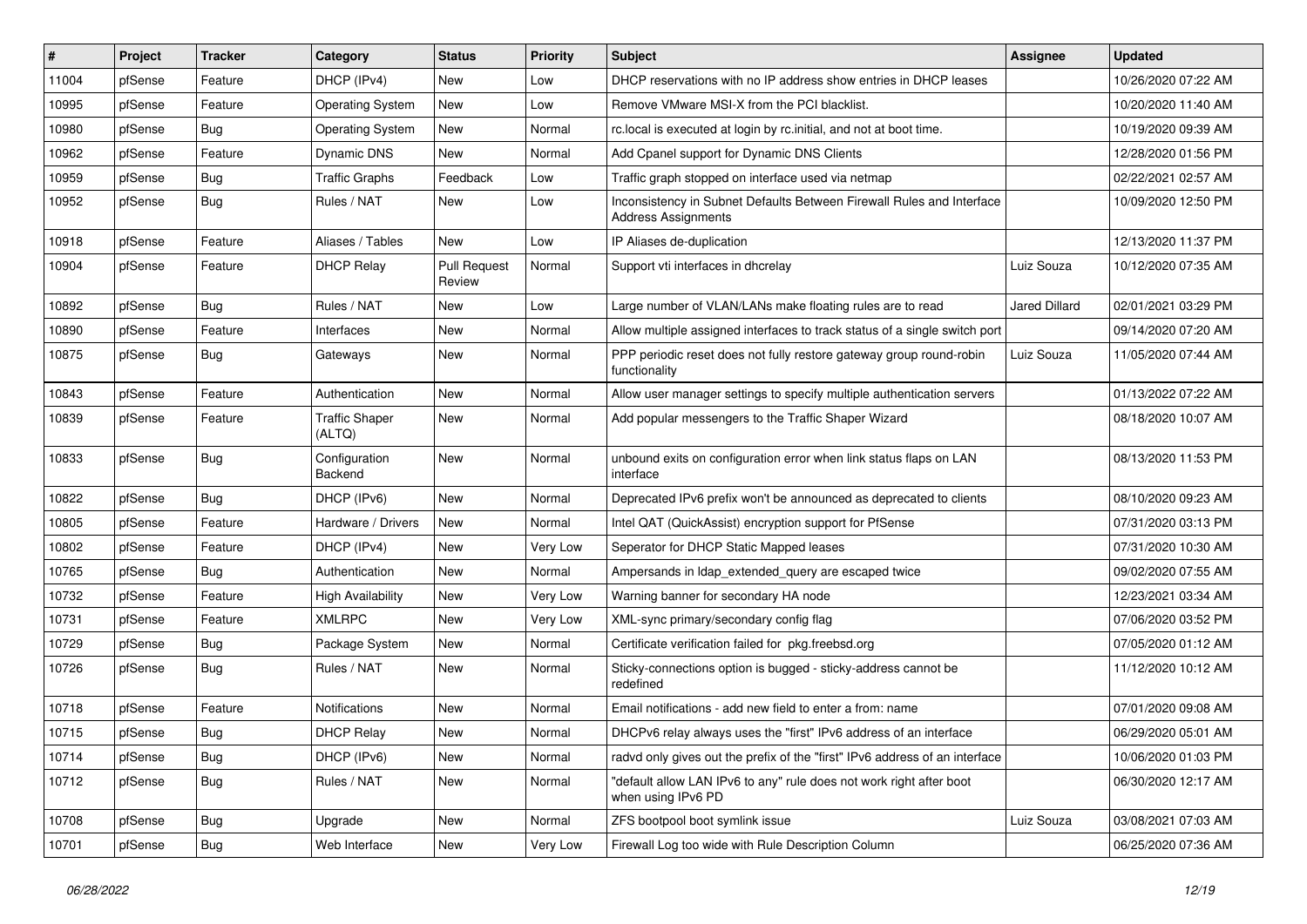| #     | Project | <b>Tracker</b> | Category                     | <b>Status</b> | <b>Priority</b> | <b>Subject</b>                                                                                                  | Assignee | <b>Updated</b>      |
|-------|---------|----------------|------------------------------|---------------|-----------------|-----------------------------------------------------------------------------------------------------------------|----------|---------------------|
| 10690 | pfSense | <b>Bug</b>     | Installer                    | New           | Low             | Not possible to make UFS install on ZFS formatted drive                                                         |          | 04/21/2022 12:39 PM |
| 10671 | pfSense | <b>Bug</b>     | <b>Operating System</b>      | <b>New</b>    | Normal          | pfsense 2.4.5 1 does not boot on Gen2 2012R2 HyperV VM                                                          |          | 05/09/2021 06:39 AM |
| 10651 | pfSense | Feature        | OpenVPN                      | <b>New</b>    | Normal          | Remove/replace deprecated OpenVPN options                                                                       |          | 06/10/2020 11:32 AM |
| 10645 | pfSense | Feature        | Package System               | <b>New</b>    | Very Low        | Choosing active repo after restoring config but before starting pkgs<br>auto-installing                         |          | 09/22/2020 01:04 PM |
| 10624 | pfSense | <b>Bug</b>     | <b>DNS Resolver</b>          | <b>New</b>    | Normal          | Unbound configuration memory leak with python module $+$ register<br><b>DHCP</b> leases active                  |          | 02/26/2021 10:27 AM |
| 10621 | pfSense | Feature        | Hardware / Drivers           | Feedback      | Normal          | Update system.inc/system_identify_specific_platform() update to<br>accommodate AWS, Azure and GCP               |          | 06/02/2020 03:16 PM |
| 10584 | pfSense | <b>Bug</b>     | Hardware / Drivers           | <b>New</b>    | Normal          | SG-3100 with M.2: shutdown instead of reboot                                                                    |          | 07/21/2020 03:08 AM |
| 10581 | pfSense | Feature        | Logging                      | <b>New</b>    | Normal          | Provide ability to disable nginx access logging to remote syslog server                                         |          | 05/21/2020 08:36 PM |
| 10577 | pfSense | Bug            | Hardware / Drivers           | Feedback      | Normal          | intel x553 (c3000 chipset) loading x520 driver                                                                  |          | 05/28/2020 03:59 AM |
| 10544 | pfSense | Bug            | User Manager /<br>Privileges | New           | Normal          | It's not possible to add a user to group operator using the gui                                                 |          | 04/21/2022 12:39 PM |
| 10530 | pfSense | Bug            | Upgrade                      | New           | Normal          | Convert config version to be based on product version                                                           |          | 04/21/2022 12:39 PM |
| 10514 | pfSense | Feature        | Web Interface                | <b>New</b>    | Normal          | Add to every page an unparsed Notes field for administrative reference                                          |          | 04/30/2020 06:32 PM |
| 10513 | pfSense | Bug            | Rules / NAT                  | <b>New</b>    | Normal          | State issues with policy routing and HA failover                                                                |          | 04/21/2022 12:39 PM |
| 10493 | pfSense | <b>Bug</b>     | <b>IPsec</b>                 | <b>New</b>    | Normal          | filter get vpns list() issues                                                                                   |          | 05/06/2020 01:07 AM |
| 10468 | pfSense | Feature        | Web Interface                | <b>New</b>    | Normal          | Allow to download log files from WebGUI                                                                         |          | 04/17/2020 06:17 AM |
| 10467 | pfSense | Feature        | <b>Notifications</b>         | <b>New</b>    | Very Low        | Email alert functionality for system health                                                                     |          | 05/21/2020 06:02 AM |
| 10464 | pfSense | Todo           | Upgrade                      | <b>New</b>    | Low             | Disallow package updates when a system update is available                                                      |          | 04/21/2022 12:39 PM |
| 10446 | pfSense | Feature        | Rules / NAT                  | New           | Very Low        | VIP address is not shown in firewall rules                                                                      |          | 06/09/2022 02:07 PM |
| 10404 | pfSense | Feature        | <b>NTPD</b>                  | New           | Normal          | Consider using chrony for NTP services                                                                          |          | 11/23/2021 06:59 PM |
| 10401 | pfSense | Feature        | Dashboard                    | New           | Normal          | Request: ability to sort/separate stopped/running Service(s) on<br>Dashboard -> Services Status widget          |          | 03/31/2020 04:48 PM |
| 10395 | pfSense | Feature        | Dashboard                    | <b>New</b>    | Low             | Add Dashboard System Information support for more PC Engines APU<br>boards                                      |          | 02/17/2022 01:02 AM |
| 10352 | pfSense | <b>Bug</b>     | Authentication               | New           | Very Low        | RADIUS authentication fails with MSCHAPv1 or MSCHAPv2 when<br>passwords contain international characters        |          | 06/20/2022 04:04 PM |
| 10345 | pfSense | Feature        | DHCP (IPv4)                  | <b>New</b>    | Normal          | DHCP lease distinction between online and offline                                                               |          | 03/16/2020 07:56 AM |
| 10342 | pfSense | Bug            | <b>DNS Resolver</b>          | New           | Normal          | Unbound domain overrides stop resolving periodically. They only<br>resume after the service has been restarted. |          | 03/13/2020 10:35 AM |
| 10325 | pfSense | <b>Bug</b>     | <b>Notifications</b>         | <b>New</b>    | Normal          | System/Advanced/Notifications/E-Mail - SMTP Notification E-Mail auth<br>password Unexpected Bahaviour           |          | 10/30/2020 08:17 AM |
| 10312 | pfSense | Feature        | Rules / NAT                  | <b>New</b>    | Low             | Reordering of NAT rules without dragging                                                                        |          | 03/03/2020 07:28 AM |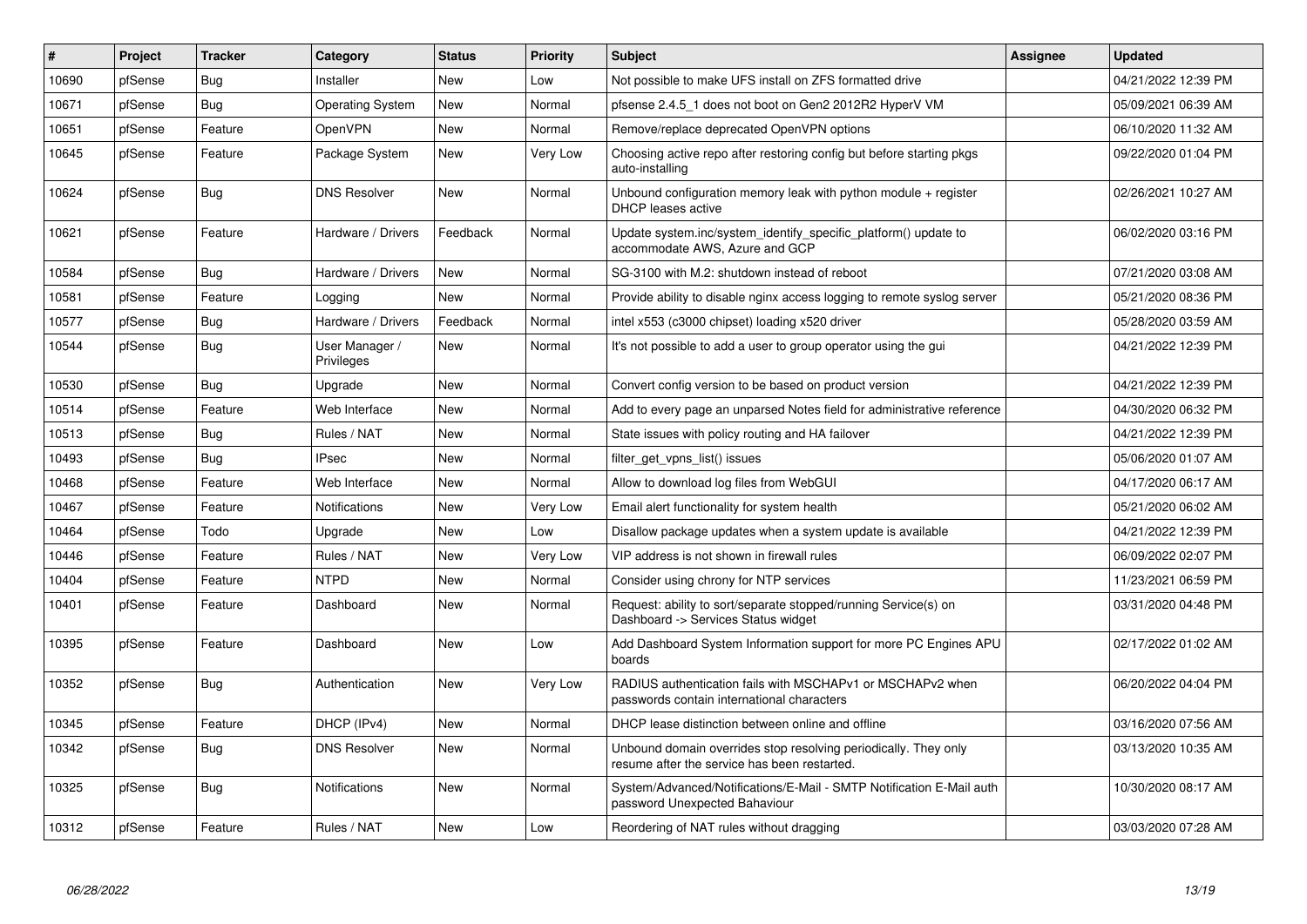| #     | Project | <b>Tracker</b> | Category                | <b>Status</b> | <b>Priority</b> | <b>Subject</b>                                                                                                    | <b>Assignee</b>                       | <b>Updated</b>      |
|-------|---------|----------------|-------------------------|---------------|-----------------|-------------------------------------------------------------------------------------------------------------------|---------------------------------------|---------------------|
| 10311 | pfSense | <b>Bug</b>     | OpenVPN                 | New           | Normal          | Too low net.link.ifqmaxlen causes packet drop under load when using<br>OpenVPN inside bridge interface under load |                                       | 08/10/2021 03:10 AM |
| 10310 | pfSense | <b>Bug</b>     | Upgrade                 | New           | Normal          | Systems with low RAM and several packages may temporarily fail to<br>load large tables after an upgrade           |                                       | 03/03/2020 07:55 AM |
| 10290 | pfSense | Feature        | Aliases / Tables        | New           | Very Low        | Firewall Aliases Add button on top of list                                                                        |                                       | 07/10/2021 01:03 PM |
| 10280 | pfSense | Feature        | Dashboard               | <b>New</b>    | Low             | <b>DHCP Leases widget</b>                                                                                         |                                       | 11/07/2020 09:18 PM |
| 10277 | pfSense | <b>Bug</b>     | Web Interface           | New           | Normal          | Sorting the log entries does not use year value                                                                   |                                       | 02/24/2020 07:46 AM |
| 10271 | pfSense | Bug            | Web Interface           | New           | Normal          | Large number of VLAN/LANs make "Interfaces" menu hard to access                                                   |                                       | 02/20/2020 04:46 AM |
| 10258 | pfSense | Feature        | Certificates            | New           | Very Low        | allow to sign CA                                                                                                  |                                       | 02/20/2020 04:20 AM |
| 10250 | pfSense | Feature        | DHCP (IPv4)             | New           | Very Low        | DHCP lease view by interface                                                                                      |                                       | 02/11/2020 07:47 AM |
| 10238 | pfSense | Feature        | <b>Operating System</b> | New           | Very Low        | Periodic Scrub of ZFS filesystem                                                                                  |                                       | 12/31/2020 03:02 PM |
| 10237 | pfSense | Feature        | Upgrade                 | New           | Normal          | Take ZFS snapshot on Upgrade                                                                                      |                                       | 04/07/2020 03:58 PM |
| 10223 | pfSense | Feature        | Interfaces              | New           | Normal          | Add the ability to create additional loopback interfaces                                                          |                                       | 12/15/2020 04:35 PM |
| 10204 | pfSense | Feature        | Interfaces              | New           | Low             | Possible clarification of Track IPv6 Interface Subnet ID                                                          |                                       | 01/23/2020 01:04 PM |
| 10199 | pfSense | Todo           | Translations            | New           | Very Low        | Improve Spanish translation interface                                                                             | Aluisco Miguel<br>Ricardo<br>Mastrapa | 01/22/2020 09:22 AM |
| 10150 | pfSense | Bug            | <b>IGMP Proxy</b>       | New           | Normal          | IGMP Proxy does not scale to hundreds of streams                                                                  |                                       | 01/03/2020 02:56 AM |
| 10144 | pfSense | Feature        | Web Interface           | New           | Low             | Default Sort Order, DHCP Leases                                                                                   |                                       | 12/31/2019 06:47 PM |
| 10143 | pfSense | <b>Bug</b>     | <b>DNS Resolver</b>     | New           | Normal          | System hostname DNS entry is assigned to the wrong IP on multi-wan<br>setups                                      |                                       | 12/31/2019 02:33 PM |
| 10137 | pfSense | Feature        | Package System          | New           | Normal          | net-mgmt/arpwatch: Update to 3.0                                                                                  |                                       | 12/30/2019 05:16 PM |
| 10000 | pfSense | <b>Bug</b>     | Dynamic DNS             | New           | Normal          | Azure Dynamic DNS A and AAAA Records for Apex Zone                                                                |                                       | 03/31/2020 09:03 AM |
| 9970  | pfSense | Feature        | <b>Captive Portal</b>   | New           | Low             | Captive Portal and SAML2 Integration                                                                              | Mauro Braggio                         | 10/12/2020 07:39 AM |
| 9942  | pfSense | Feature        | <b>Operating System</b> | New           | Normal          | Give pfSense the possibility to change the keyboard Layout for<br>console users                                   |                                       | 01/22/2021 02:33 AM |
| 9937  | pfSense | Feature        | Authentication          | New           | Normal          | OpenVPN Login User Privilege                                                                                      |                                       | 11/29/2019 08:46 AM |
| 9889  | pfSense | Bug            | Certificates            | New           | Very Low        | CRL check for Intermediate CA CRLs fails                                                                          | Jim Pingle                            | 11/08/2019 11:03 AM |
| 9887  | pfSense | Bug            | Rules / NAT             | New           | Low             | Rule separator positions change when deleting multiple rules                                                      |                                       | 05/10/2022 03:11 PM |
| 9876  | pfSense | Feature        | <b>Operating System</b> | New           | Normal          | PFsense on KVM: Web interface hint to disable "Hardware Checksum"<br>Offloading"                                  |                                       | 07/03/2020 07:11 AM |
| 9857  | pfSense | Feature        | <b>IPsec</b>            | New           | Normal          | IPsec Down/Up SMTP Notifications                                                                                  |                                       | 08/31/2021 08:07 AM |
| 9838  | pfSense | Feature        | OpenVPN                 | New           | Normal          | PKCS11 support                                                                                                    |                                       | 10/20/2019 02:12 PM |
| 9837  | pfSense | <b>Bug</b>     | Interfaces              | New           | Very Low        | ipv6 is not completely disabled on the interfaces                                                                 |                                       | 10/24/2019 01:16 AM |
| 9805  | pfSense | Bug            | Dynamic DNS             | New           | Normal          | dynDNS cloudflare multiple entries                                                                                |                                       | 10/02/2019 04:51 PM |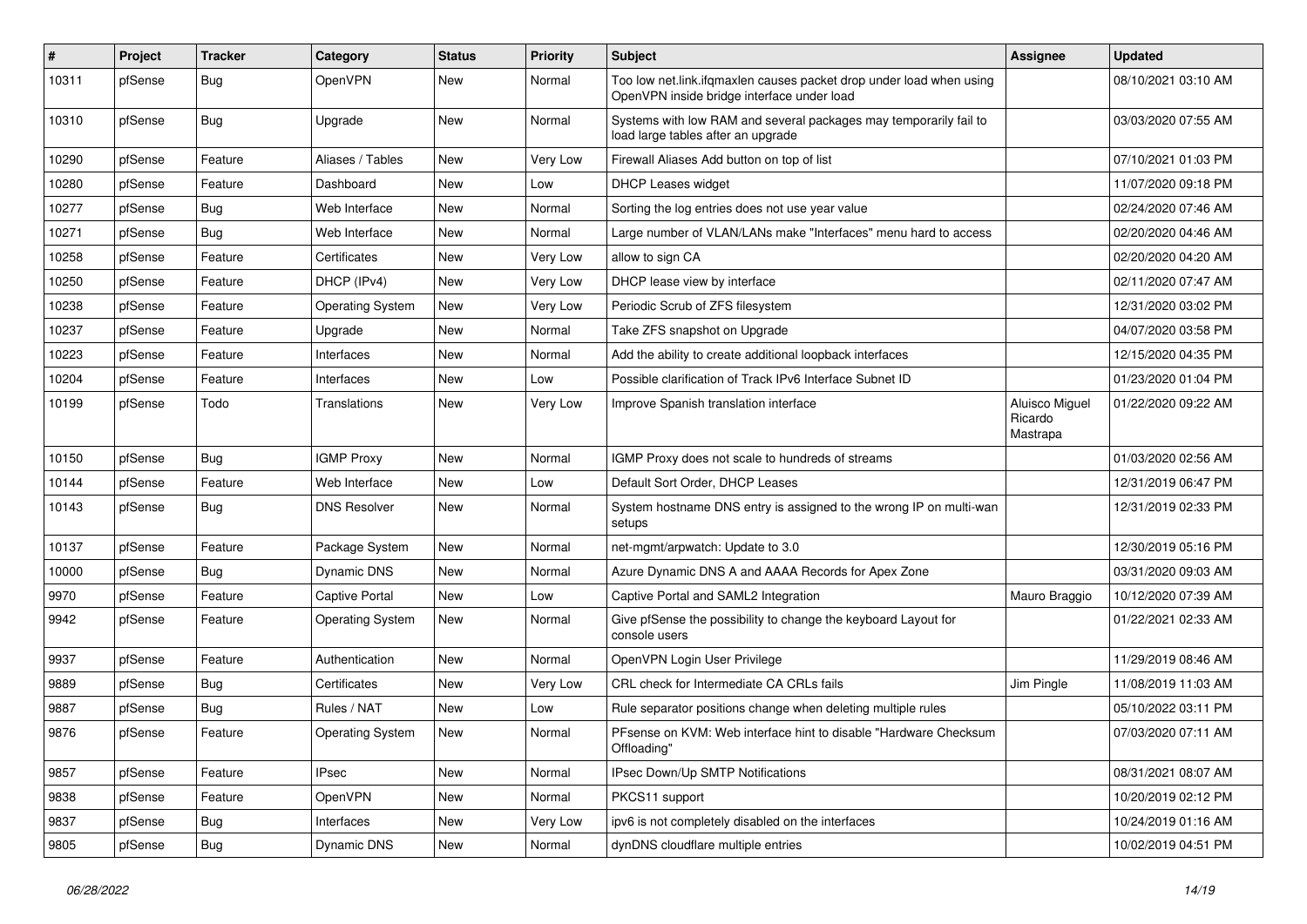| $\sharp$ | Project | <b>Tracker</b> | Category                     | <b>Status</b> | <b>Priority</b> | <b>Subject</b>                                                                                                       | <b>Assignee</b> | <b>Updated</b>      |
|----------|---------|----------------|------------------------------|---------------|-----------------|----------------------------------------------------------------------------------------------------------------------|-----------------|---------------------|
| 9800     | pfSense | Feature        | Hardware / Drivers           | <b>New</b>    | Normal          | Add toggle for net.isr.dispatch=deferred in GUI                                                                      |                 | 09/29/2019 06:18 AM |
| 9775     | pfSense | Feature        | Backup / Restore             | New           | Normal          | AutoConfigBackup - Rolling per day/hour cap on changes, retention<br>policy                                          |                 | 09/20/2019 09:19 AM |
| 9755     | pfSense | <b>Bug</b>     | Package System               | <b>New</b>    | Very Low        | package description wrong link<br>https://www.freshports.org/security/openvpn-client-export                          |                 | 09/13/2019 07:22 AM |
| 9737     | pfSense | <b>Bug</b>     | <b>Traffic Graphs</b>        | New           | Normal          | traffic-graphs is shows incorrect units inside the chart                                                             |                 | 09/09/2019 06:35 AM |
| 9732     | pfSense | Feature        | DHCP (IPv4)                  | New           | Normal          | System UTC time offset in DHCP Option 2                                                                              |                 | 09/06/2019 08:39 PM |
| 9718     | pfSense | Feature        | Diagnostics                  | New           | Low             | Make diag states summary table sortable                                                                              |                 | 10/06/2020 09:12 AM |
| 9717     | pfSense | Feature        | Web Interface                | New           | Low             | Search box for pfsense?                                                                                              |                 | 07/05/2020 02:14 PM |
| 9698     | pfSense | <b>Bug</b>     | <b>RRD Graphs</b>            | <b>New</b>    | Normal          | Monitoring graphs do not retain state after auto-refresh                                                             |                 | 08/26/2019 02:09 AM |
| 9690     | pfSense | <b>Bug</b>     | Interfaces                   | <b>New</b>    | Normal          | Ethernet flow control should be disabled by default                                                                  |                 | 08/19/2019 06:45 PM |
| 9680     | pfSense | Feature        | <b>DHCP Relay</b>            | New           | Normal          | Seperate DHCP Server and relay per interface                                                                         |                 | 02/27/2020 10:47 AM |
| 9677     | pfSense | <b>Bug</b>     | Dashboard                    | New           | Normal          | Dashboard hangs when widget needs data from a remote host which<br>is down                                           |                 | 08/13/2019 09:15 AM |
| 9664     | pfSense | Bug            | Dynamic DNS                  | New           | Normal          | DynDNS and Dual-wan problem with CloudFlare (works with No-Ip)                                                       |                 | 08/03/2019 10:00 AM |
| 9654     | pfSense | <b>Bug</b>     | <b>DNS Resolver</b>          | New           | Normal          | After reboot, the DNS resolver must be restarted before it will advertise<br>the ipv6 DNS address of the router.     |                 | 11/20/2020 03:12 AM |
| 9650     | pfSense | Bug            | Gateways                     | New           | Normal          | IPv6 connection drops (ir-)regular on Kabelvodafone (German cable<br>ISP)                                            |                 | 07/27/2019 07:14 AM |
| 9633     | pfSense | Feature        | <b>PPPoE Server</b>          | <b>New</b>    | Normal          | PPPoE/L2TP Server Status Page                                                                                        |                 | 10/09/2021 12:05 PM |
| 9627     | pfSense | Feature        | Captive Portal               | New           | Normal          | Captive Portal only shows authenticated users                                                                        |                 | 08/14/2019 02:48 PM |
| 9626     | pfSense | <b>Bug</b>     | Web Interface                | New           | Normal          | When deny write permission is assigned to a user, there is no error<br>feedback if the user tries to write something |                 | 06/25/2022 05:41 PM |
| 9621     | pfSense | Feature        | User Manager /<br>Privileges | <b>New</b>    | Normal          | More convenient deletion of single user privileges                                                                   |                 | 07/09/2019 03:09 AM |
| 9617     | pfSense | Feature        | <b>PPP</b> Interfaces        | New           | Normal          | PPPoE Static IP Configuration in GUI                                                                                 |                 | 10/15/2021 08:52 PM |
| 9591     | pfSense | Feature        | Rules / NAT                  | <b>New</b>    | Normal          | Add under firewall rules a search box                                                                                |                 | 08/14/2019 02:39 PM |
| 9585     | pfSense | Bug            | Interfaces                   | <b>New</b>    | Normal          | 6RD: Unable to reach hosts on within same 6rd-domain                                                                 |                 | 08/14/2019 02:39 PM |
| 9575     | pfSense | Feature        | DHCP (IPv6)                  | New           | Very Low        | RFC 7078 - Distributing Address Selection Policy Using DHCPv6                                                        |                 | 08/14/2019 02:39 PM |
| 9574     | pfSense | Feature        | Package System               | <b>New</b>    | Normal          | Show changelog at package upgrade                                                                                    |                 | 06/02/2019 04:35 AM |
| 9566     | pfSense | <b>Bug</b>     | <b>Traffic Graphs</b>        | <b>New</b>    | Normal          | Traffic graph displays traffic incorrectly                                                                           |                 | 11/18/2019 07:54 AM |
| 9544     | pfSense | Feature        | Routing                      | New           | Normal          | Enable RADIX_MPATH                                                                                                   |                 | 04/21/2022 12:39 PM |
| 9536     | pfSense | Feature        | DHCP (IPv6)                  | New           | Normal          | Support dynamic prefix in DHCPv6 Server                                                                              |                 | 05/25/2022 04:27 AM |
| 9504     | pfSense | Bug            | <b>Dynamic DNS</b>           | <b>New</b>    | Normal          | Multiple Dynamic DNS update notifications for the same interface, not<br>differentiated by the hostname              |                 | 05/07/2019 07:46 AM |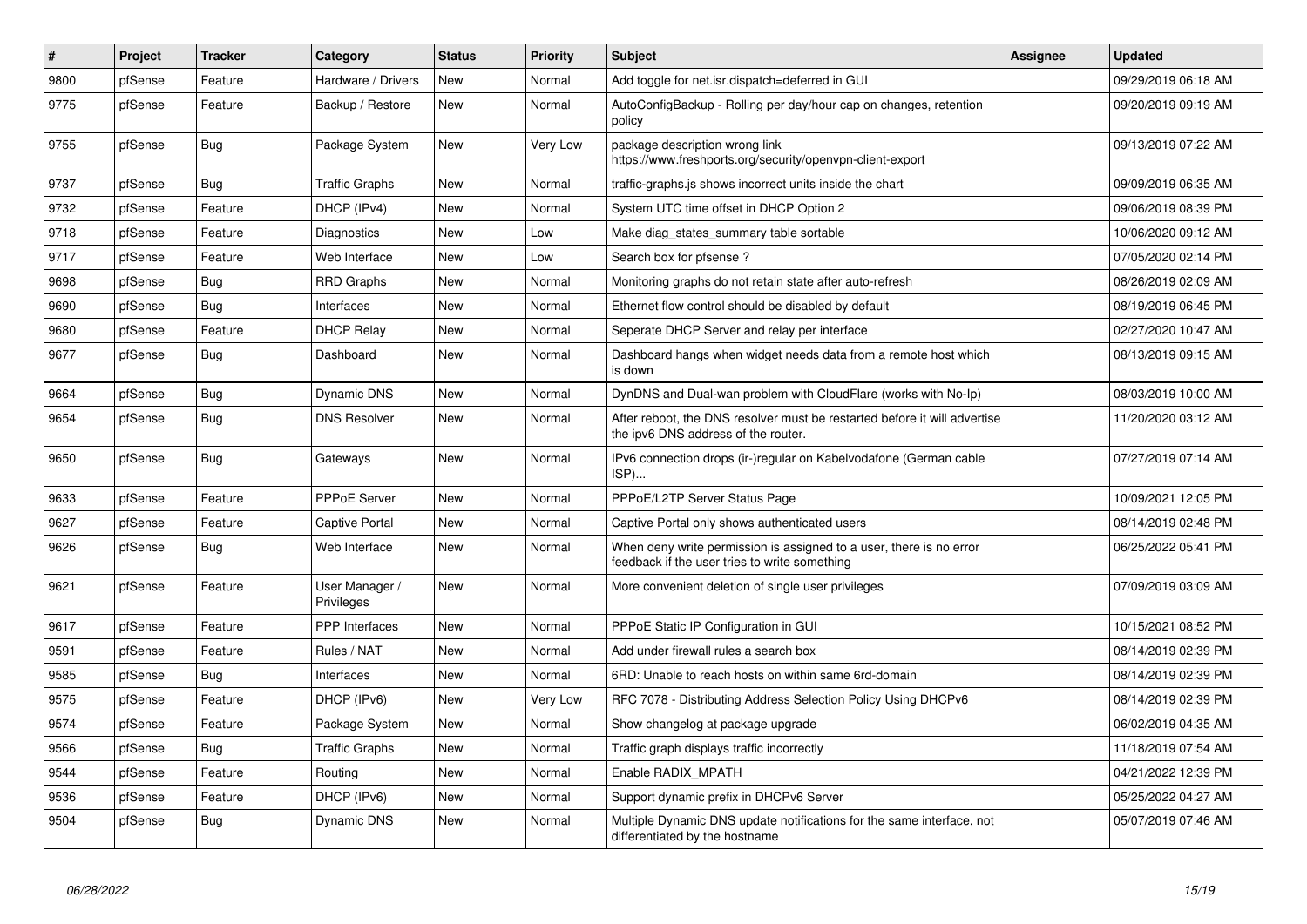| $\#$ | Project | <b>Tracker</b> | Category                     | <b>Status</b> | <b>Priority</b> | Subject                                                                                               | <b>Assignee</b>       | <b>Updated</b>      |
|------|---------|----------------|------------------------------|---------------|-----------------|-------------------------------------------------------------------------------------------------------|-----------------------|---------------------|
| 9485 | pfSense | Bug            | User Manager /<br>Privileges | New           | Normal          | password match error on system_usermanager causes Group<br>membership to be reset.                    |                       | 04/26/2019 08:52 AM |
| 9464 | pfSense | Feature        | Interfaces                   | New           | Normal          | Marvell 6000 -- netgate hardware (e.g.: XG-7100, XG-3100) internal<br>switch LACP support             |                       | 04/08/2019 07:58 AM |
| 9453 | pfSense | Bug            | <b>LAGG Interfaces</b>       | New           | Normal          | VLAN Interfaces on LAGG get orphaned at boot                                                          |                       | 08/21/2019 11:16 AM |
| 9436 | pfSense | Feature        | <b>DNS Resolver</b>          | New           | Normal          | Unbound: enable dnstap support                                                                        |                       | 03/27/2019 07:54 PM |
| 9384 | pfSense | <b>Bug</b>     | Interfaces                   | Confirmed     | Normal          | devd putting "\$" before variable contents when using single quotes                                   |                       | 04/21/2022 12:39 PM |
| 9353 | pfSense | Bug            | Dashboard                    | New           | Low             | PHPSession errors from limited access to dashboard and widgets                                        |                       | 10/06/2020 09:31 AM |
| 9349 | pfSense | Bug            | <b>IPsec</b>                 | Confirmed     | Normal          | IPSec service start/stop/restart fails after settings change                                          | Markus<br>Stockhausen | 10/30/2020 01:33 PM |
| 9344 | pfSense | Bug            | Translations                 | New           | Normal          | OpenVPN click NCP Algorithms will always go to DH Parameters<br>website(in Chinese-Taiwan)            |                       | 10/21/2021 03:48 AM |
| 9343 | pfSense | Bug            | DHCP (IPv4)                  | New           | Normal          | diag_arp.php times out with large DHCPD leases table                                                  |                       | 08/14/2019 01:19 PM |
| 9338 | pfSense | <b>Bug</b>     | <b>IGMP Proxy</b>            | New           | Normal          | igmpproxy ignoring downstream vlan interface                                                          |                       | 02/22/2019 03:48 AM |
| 9336 | pfSense | Feature        | Notifications                | New           | Very Low        | Make Dynamic DNS update notification e-mail optional                                                  |                       | 02/18/2019 11:49 AM |
| 9296 | pfSense | Bug            | Aliases / Tables             | Confirmed     | Low             | Alias content is sometimes incomplete when mixing FQDN and IP<br>address                              | Reid Linnemann        | 06/18/2022 03:12 PM |
| 9295 | pfSense | <b>Bug</b>     | PPPoE Server                 | New           | Very High       | IPv6 PD does not work with PPPOE (Server & Client)                                                    |                       | 05/15/2022 10:53 AM |
| 9293 | pfSense | Feature        | Web Interface                | New           | Low             | Provide WebUI message (banner) prior to login                                                         |                       | 08/14/2019 02:39 PM |
| 9288 | pfSense | Feature        | Authentication               | New           | Normal          | SSHGuard add pfSense signature in standard                                                            |                       | 08/14/2019 01:19 PM |
| 9253 | pfSense | Feature        | User Manager /<br>Privileges | New           | Normal          | RFE: True View-Only WebCFG options                                                                    |                       | 08/21/2019 09:21 AM |
| 9241 | pfSense | <b>Bug</b>     | Interfaces                   | New           | Normal          | Ethernet link cycles up/down if "auto-negotiate" is explicitly selected in<br>interface configuration |                       | 12/31/2018 08:36 PM |
| 9226 | pfSense | Feature        | Web Interface                | New           | Normal          | zfs GUI functionality - alerts                                                                        |                       | 12/31/2020 02:50 PM |
| 9222 | pfSense | Feature        | Authentication               | New           | Normal          | Add sshguard log when release an IP                                                                   |                       | 08/14/2019 01:00 PM |
| 9192 | pfSense | <b>Bug</b>     | PPP Interfaces               | New           | Normal          | PPPoE daemon selects wrong interface                                                                  |                       | 08/20/2019 10:05 AM |
| 9183 | pfSense | <b>Bug</b>     | LAGG Interfaces              | New           | Very Low        | OpenVPN Lagg Interface not working after restart or new start                                         |                       | 08/21/2019 11:17 AM |
| 9179 | pfSense | <b>Bug</b>     | <b>NAT Reflection</b>        | New           | Normal          | NAT reflection fix implemented for #8604 is causing WebUI and<br>XMLRPC to fail on slave              |                       | 03/27/2020 08:01 PM |
| 9167 | pfSense | <b>Bug</b>     | Rules / NAT                  | New           | Normal          | Some Important ICMPv6 Traffic Not Allowed by Default Rules                                            |                       | 08/14/2019 01:00 PM |
| 9165 | pfSense | Feature        | Authentication               | New           | Normal          | only IPs can be added to sshguard whitelist                                                           |                       | 04/21/2022 12:39 PM |
| 9156 | pfSense | Feature        | OpenVPN                      | New           | Normal          | OpenVPN: Add tickbox for 'nopool' directive                                                           |                       | 04/14/2020 01:45 PM |
| 9149 | pfSense | Bug            | Package System               | New           | Low             | Continued issues with /tmp and /var in RAM on 2.4                                                     |                       | 11/24/2018 11:56 AM |
| 9140 | pfSense | <b>Bug</b>     | Logging                      | New           | Very Low        | Unexpected rule can be displayed when looking up filter log entry with<br>multiple matching rules     |                       | 08/19/2019 02:56 PM |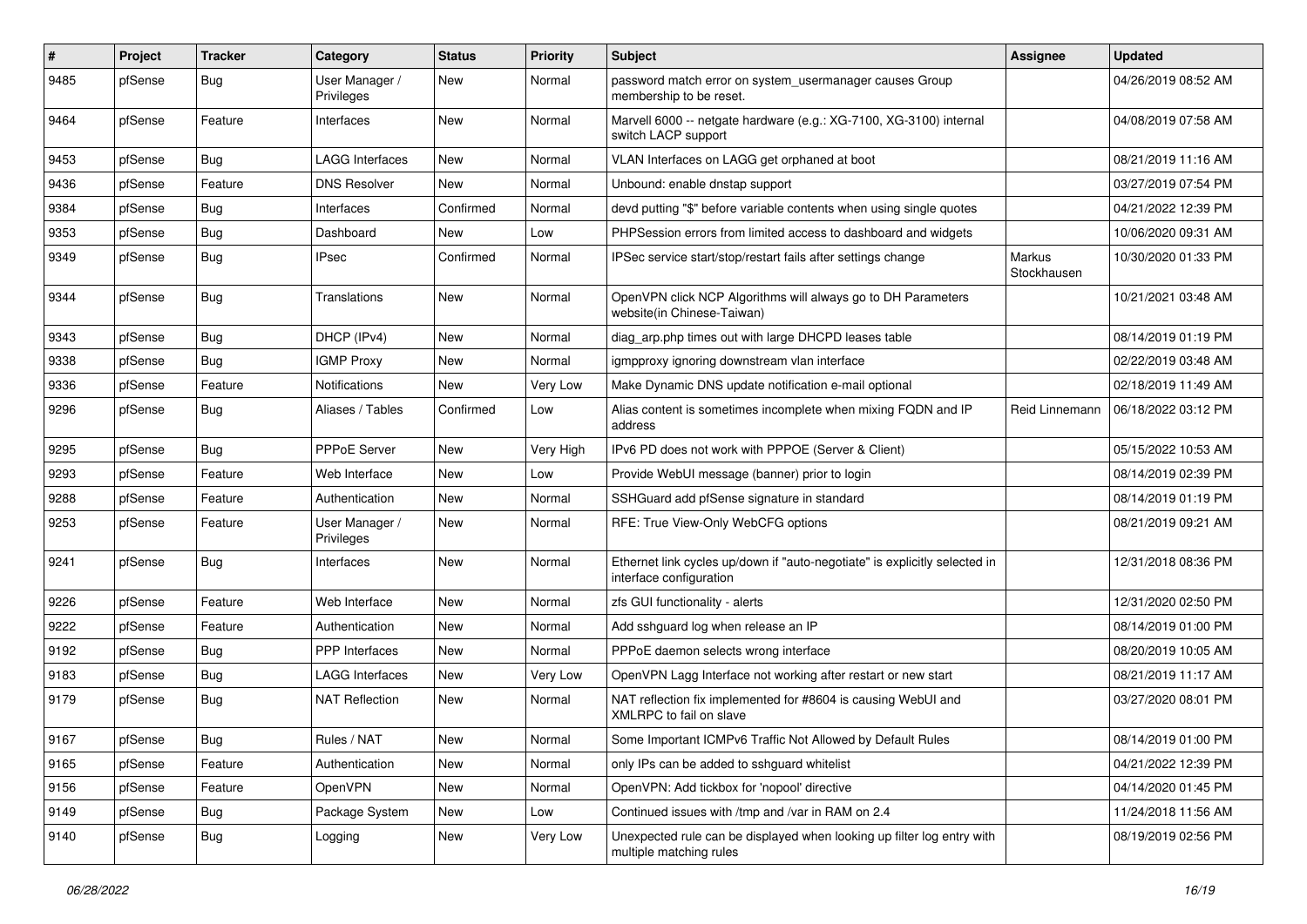| #    | Project | <b>Tracker</b> | Category                                 | <b>Status</b> | <b>Priority</b> | <b>Subject</b>                                                                                                               | <b>Assignee</b> | <b>Updated</b>      |
|------|---------|----------------|------------------------------------------|---------------|-----------------|------------------------------------------------------------------------------------------------------------------------------|-----------------|---------------------|
| 9136 | pfSense | <b>Bug</b>     | DHCP (IPv6)                              | New           | High            | IPv6 Tracking Interfaces Lose IPv6 Address in Certain Cases                                                                  |                 | 04/21/2022 12:39 PM |
| 9130 | pfSense | Feature        | DHCP (IPv4)                              | New           | Normal          | Request ID [#INC-16195]: DHCP - PXE Boot                                                                                     |                 | 09/10/2020 01:39 PM |
| 9123 | pfSense | Bug            | Interfaces                               | Feedback      | Very High       | Adding/configuring vlan on ixl-devices causes ag add macvlan err<br>-53, ag error 14                                         | Luiz Souza      | 05/16/2022 07:57 AM |
| 9101 | pfSense | Bug            | <b>Traffic Graphs</b>                    | New           | Normal          | Traffic Graphs/Dashboard Slows Downloads Being Performed by the<br>Same Firefox Browser                                      |                 | 08/21/2019 09:18 AM |
| 9094 | pfSense | Bug            | Hardware / Drivers                       | Assigned      | Normal          | MBT console settings are not forced to video console                                                                         |                 | 11/07/2018 10:23 AM |
| 9087 | pfSense | <b>Bug</b>     | <b>Traffic Graphs</b>                    | <b>New</b>    | Normal          | Traffic Graph Widget Legend Not Updating                                                                                     |                 | 08/14/2019 12:38 PM |
| 9063 | pfSense | Feature        | Dynamic DNS                              | New           | Normal          | Allow dynamic DNS client entry to specify which Check IP service to<br>use                                                   |                 | 10/24/2018 11:53 AM |
| 9060 | pfSense | Feature        | Logging                                  | New           | Normal          | add rule name filtering field for firewall log viewer                                                                        |                 | 08/14/2019 12:38 PM |
| 9038 | pfSense | Feature        | Logging                                  | New           | Normal          | Live view of any log file                                                                                                    |                 | 08/19/2019 02:55 PM |
| 9037 | pfSense | Bug            | <b>DNS Resolver</b>                      | New           | Normal          | Unbound not logging to syslog after reboot                                                                                   |                 | 10/12/2018 05:09 AM |
| 9035 | pfSense | Bug            | Rules / NAT                              | New           | Normal          | Inactive Interfaces are Hidden in Firewall Rules                                                                             |                 | 08/14/2019 12:39 PM |
| 9024 | pfSense | Bug            | <b>Traffic Shaper</b><br>(Limiters)      | Feedback      | Normal          | Ping packet loss under load when using limiters                                                                              |                 | 05/12/2022 11:55 AM |
| 8964 | pfSense | Bug            | <b>IPsec</b>                             | New           | High            | IPsec async cryptography advanced setting - TCP traffic not passing<br>through                                               | Luiz Souza      | 12/08/2020 12:09 PM |
| 8963 | pfSense | <b>Bug</b>     | <b>Traffic Shaper</b><br>(Limiters)      | <b>New</b>    | Normal          | 2.4.4 Limiters don't work after CARP fail-over                                                                               |                 | 12/10/2018 06:40 AM |
| 8929 | pfSense | Feature        | Web Interface                            | New           | Normal          | Scroll bar css dark theme                                                                                                    |                 | 08/14/2019 12:16 PM |
| 8882 | pfSense | Bug            | Interfaces                               | Incomplete    | Normal          | Interface assignments lost on reboot                                                                                         |                 | 02/17/2022 02:24 PM |
| 8879 | pfSense | Feature        | DHCP (IPv4)                              | New           | Very Low        | DHCP options ADD force options                                                                                               |                 | 09/07/2018 09:14 AM |
| 8846 | pfSense | Bug            | Gateways                                 | New           | Low             | Misleading gateway error message adding/editing static routes using a<br>disabled interface                                  |                 | 08/21/2019 11:29 AM |
| 8831 | pfSense | Bug            | IPv6 Router<br>Advertisements<br>(RADVD) | New           | Very High       | Radvd causes latency spikes                                                                                                  |                 | 04/19/2021 04:51 AM |
| 8820 | pfSense | Bug            | Rules / NAT                              | New           | Low             | System/Advanced/Misc - "Do not kill connections when schedule<br>expires" UN-checked still leaves existing connections open. |                 | 07/28/2020 10:59 AM |
| 8815 | pfSense | Bug            | Interfaces                               | New           | Normal          | IP addresses are removed from interfaces when link is lost and either<br>IPv4 or IPv6 is dynamic                             | Luiz Souza      | 07/21/2021 07:49 AM |
| 8804 | pfSense | Bug            | PPP Interfaces                           | New           | Normal          | Netgate SG-1000 PPPoE Keepalives not prioritized, internet drops                                                             |                 | 08/20/2019 10:06 AM |
| 8794 | pfSense | Feature        | <b>NTPD</b>                              | New           | Normal          | NTP authentiction                                                                                                            | Tod L           | 08/05/2021 01:20 AM |
| 8775 | pfSense | Feature        | Authentication                           | New           | Very Low        | Use SRV record for LDAP Authentication                                                                                       |                 | 05/06/2020 07:49 AM |
| 8770 | pfSense | <b>Bug</b>     | Interfaces                               | New           | Normal          | QinQ interfaces always show as active                                                                                        |                 | 02/01/2020 09:47 AM |
| 8743 | pfSense | Todo           | Gateways                                 | New           | Low             | Gateway Groups page should list gateways in tier order                                                                       |                 | 08/14/2019 12:16 PM |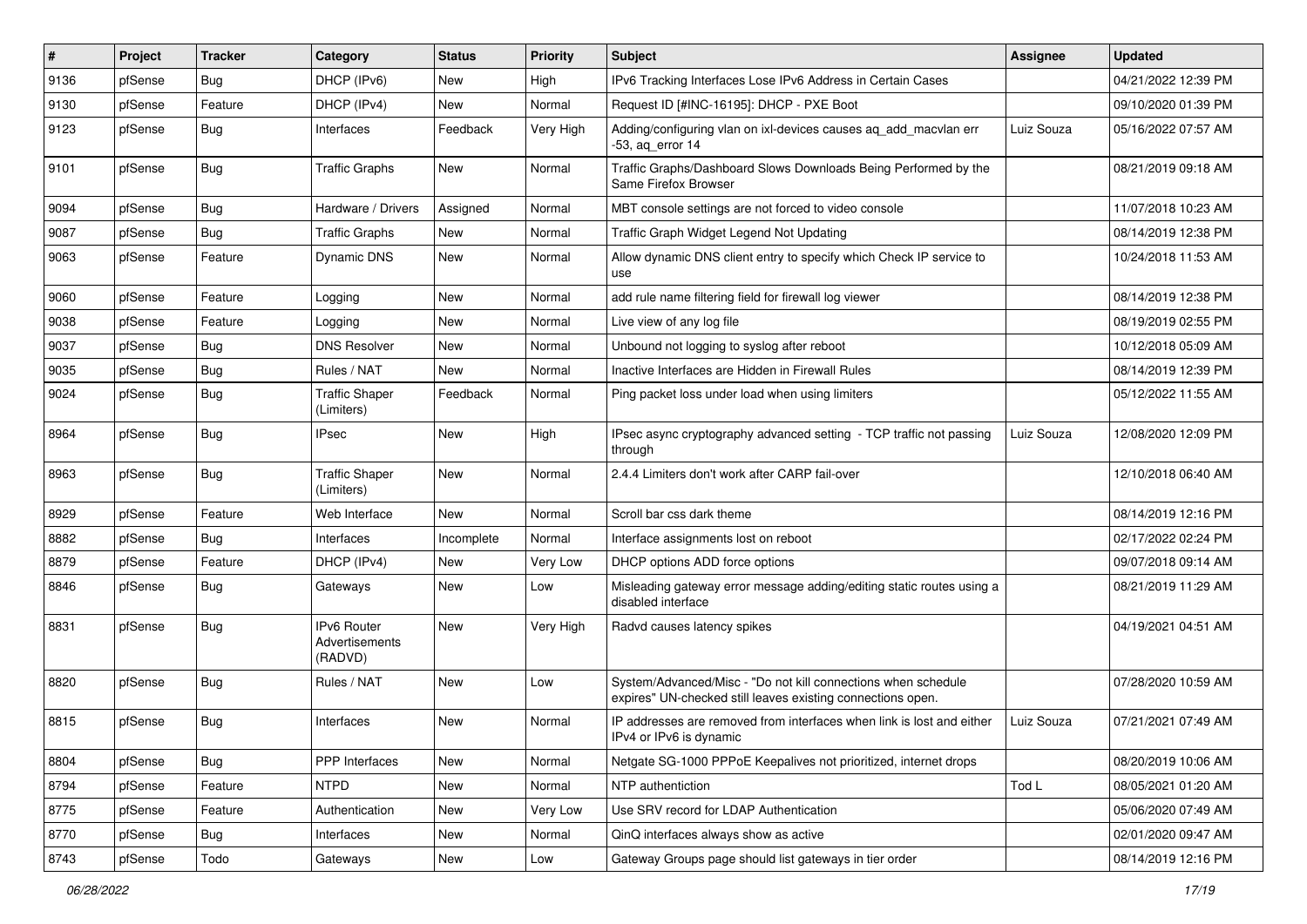| #    | Project | <b>Tracker</b> | Category                        | <b>Status</b> | <b>Priority</b> | <b>Subject</b>                                                                                               | <b>Assignee</b> | <b>Updated</b>      |
|------|---------|----------------|---------------------------------|---------------|-----------------|--------------------------------------------------------------------------------------------------------------|-----------------|---------------------|
| 8712 | pfSense | Feature        | <b>Traffic Shaper</b><br>(ALTQ) | New           | Normal          | QOS on ipsec links                                                                                           |                 | 06/22/2020 06:27 AM |
| 8711 | pfSense | <b>Bug</b>     | <b>IGMP Proxy</b>               | New           | Normal          | igmpproxy with PPPoE Interfaces                                                                              |                 | 07/28/2018 09:21 AM |
| 8694 | pfSense | Feature        | Authentication                  | New           | Very Low        | Client CA Auth for PFSense WebGui                                                                            |                 | 08/21/2019 09:25 AM |
| 8686 | pfSense | <b>Bug</b>     | <b>IPsec</b>                    | New           | Normal          | IPsec VTI: Assigned interface firewall rules are never parsed                                                |                 | 02/10/2021 12:15 PM |
| 8641 | pfSense | Feature        | Web Interface                   | New           | Normal          | Need way to disable HSTS and/or replace webConfigurator certificate<br>from CLI                              |                 | 07/16/2018 10:21 AM |
| 8614 | pfSense | <b>Bug</b>     | DHCP (IPv4)                     | <b>New</b>    | Normal          | Cannot remove Additional BOOTP/DHCP Options                                                                  |                 | 08/21/2019 09:15 AM |
| 8611 | pfSense | <b>Bug</b>     | Interfaces                      | In Progress   | Normal          | unable to receive IPv6 RA's on SG-1000, default route lost                                                   | Luiz Souza      | 02/01/2021 03:31 PM |
| 8599 | pfSense | Feature        | Rules / NAT                     | New           | Very Low        | IPv6 flow labels                                                                                             |                 | 07/16/2018 07:36 AM |
| 8576 | pfSense | Bug            | Rules / NAT                     | Feedback      | Low             | pfSense stops passing traffic after some time when using Outbound<br>NAT pool w/ Sticky Address              |                 | 10/28/2021 01:47 PM |
| 8570 | pfSense | <b>Bug</b>     | <b>XML Parser</b>               | New           | Normal          | Empty (dn)shaper config gets populated with newline                                                          |                 | 08/20/2019 02:45 PM |
| 8567 | pfSense | <b>Bug</b>     | CARP                            | New           | Normal          | Using IPv6 VIP alias for services may affect CARP IPv6 VIP work                                              |                 | 06/12/2018 01:26 PM |
| 8566 | pfSense | <b>Bug</b>     | CARP                            | <b>New</b>    | Normal          | Wrong IPv6 source in NS request in case using of IPv6 alias                                                  |                 | 06/12/2018 01:26 PM |
| 8558 | pfSense | Feature        | Web Interface                   | New           | Normal          | Add more table sorting in various UI pages                                                                   |                 | 08/21/2019 09:14 AM |
| 8532 | pfSense | Feature        | OpenVPN                         | New           | Low             | Ability to add metric to pushed routes                                                                       |                 | 05/22/2018 07:45 AM |
| 8526 | pfSense | <b>Bug</b>     | Interfaces                      | New           | Normal          | DHCP client ignores server replies when 802.1q tagging is used                                               |                 | 08/14/2019 10:52 AM |
| 8520 | pfSense | Feature        | Interfaces                      | New           | Normal          | Option to auto-renew DHCP on interface with an offline gateway or<br>marked as down                          |                 | 07/20/2021 11:00 AM |
| 8512 | pfSense | <b>Bug</b>     | PPP Interfaces                  | <b>New</b>    | Normal          | PPPoE reconnect fails after interface flap                                                                   |                 | 08/20/2019 10:06 AM |
| 8502 | pfSense | Bug            | Web Interface                   | Confirmed     | Low             | main (top) menu items do not drop down in some cases                                                         |                 | 07/06/2020 02:39 PM |
| 8500 | pfSense | <b>Bug</b>     | Dynamic DNS                     | New           | Low             | Incorrect categorization of status/info messages from phpDynDNS                                              |                 | 08/16/2019 12:50 PM |
| 8483 | pfSense | Feature        | <b>Traffic Shaper</b><br>(ALTQ) | <b>New</b>    | Normal          | Allow user to choose order of Queues status                                                                  |                 | 08/21/2019 09:12 AM |
| 8474 | pfSense | Feature        | <b>High Availability</b>        | New           | Low             | Easier Conversion to HA Pair from Existing Non-HA Firewall                                                   |                 | 04/19/2018 11:52 PM |
| 8464 | pfSense | <b>Bug</b>     | <b>Wireless</b>                 | <b>New</b>    | Very Low        | Wireless USB card does not connect to WiFi automatically after<br>reboot/halt                                |                 | 06/19/2020 03:44 AM |
| 8458 | pfSense | Feature        | Dashboard                       | <b>New</b>    | Low             | Allow reordering of interface widget                                                                         |                 | 08/14/2019 10:52 AM |
| 8435 | pfSense | <b>Bug</b>     | Interfaces                      | <b>New</b>    | Normal          | DHCPv6 unusable in certain circumstances (US AT&T Fiber, etc.)                                               |                 | 08/14/2019 10:52 AM |
| 8432 | pfSense | Bug            | Dynamic DNS                     | <b>New</b>    | Normal          | Dynamic DNS Client gives an error that it can't find IPv6 address when<br>WAN interface is a LAGG            |                 | 09/17/2020 05:23 AM |
| 8419 | pfSense | <b>Bug</b>     | Web Interface                   | <b>New</b>    | Normal          | webgui, when menubar is fixed to the top of the screen, the last items<br>of long menus cannot be seen/used. |                 | 07/19/2018 03:10 PM |
| 8406 | pfSense | <b>Bug</b>     | Dynamic DNS                     | New           | Normal          | DDNS IPV6 Cloudflare Client does not detect PPOE address                                                     |                 | 03/31/2018 11:56 AM |